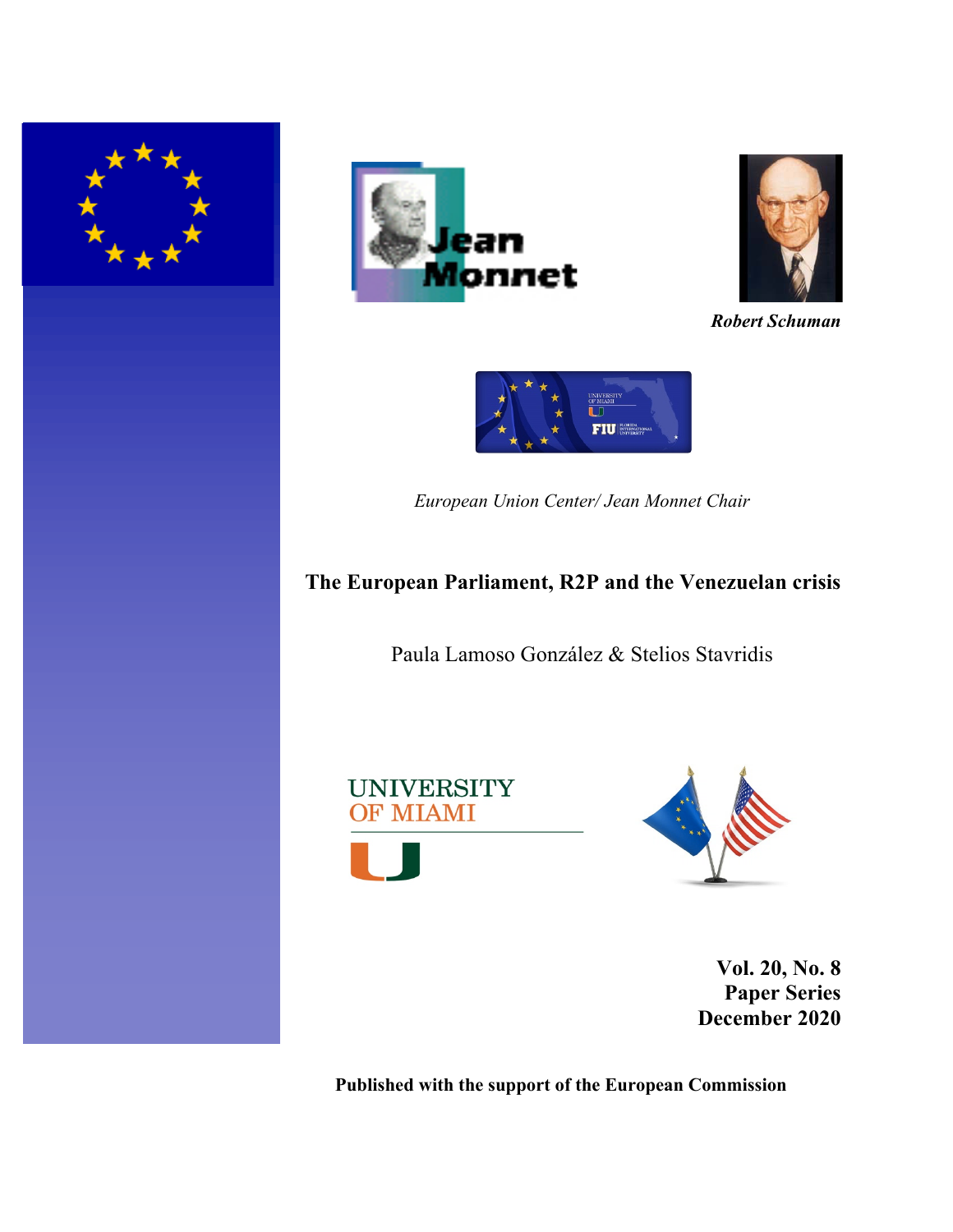### **The Jean Monnet/ Robert Schuman Paper Series**

The Jean Monnet/Robert Schuman Paper Series is produced by the Jean Monnet Chair and the European Union Center of the University of Miami.

These monographic papers analyze ongoing developments within the European Union as well as recent trends which influence the EU's relationship with the rest of the world. Broad themes include, but are not limited to:

- $\triangleright$  The Lisbon Treaty
- $\triangleright$  The Euro zone crisis
- $\triangleright$  Immigration and cultural challenges
- $\triangleright$  Security threats and responses
- $\triangleright$  The EU's neighborhood policy
- $\triangleright$  The EU and Latin America
- $\triangleright$  The EU as a model and reference in the world
- $\triangleright$  Relations with the United States
- $\triangleright$  Consequences of Brexit

These topics form part of the pressing agenda of the EU and represent the multifaceted and complex nature of the European integration process. These papers also seek to highlight the internal and external dynamics which influence the workings of the EU and its relationship with the rest the world.

## *European Union Center*

## *Jean Monnet Chair Staff*

| University of Miami            | <b>Joaquín Roy Director</b>             |
|--------------------------------|-----------------------------------------|
| 1300 Campo Sano Building, 220C | <b>Beverly Barrett Associate Editor</b> |
| Coral Gables, FL 33124-2231    | Melanie Goergmaier Associate Editor     |
| Phone: 305-284-3266            | Maxime Larivé Research Associate        |
| Fax: (305) 284 4406            | María Lorca Research Associate          |
| Web: www.miami.edu/eucenter    | <b>Florida International University</b> |
|                                | <b>Markus Thiel (Director, FIU)</b>     |

## *International Jean Monnet Editorial Advisors:*

**Philippe de Lombaerde**, UNU/CRIS, Brugge, Belgium **Carlos Hakansson,** Universidad de Piura, Perú **Kurt Hübner**, University of British Columbia, Vancouver **Finn Laursen,** University of Southern Denmark **John McCormick,** Indiana University, Purdue **Félix Peña**, Universidad Nacional de Tres de Febrero, Buenos Aires, Argentina **Beatriz Pérez de las Heras**, Universidad de Deusto, Bilbao **Manuel Porto**, University of Coimbra, Portugal **Lorena Ruano**, CIDE, Mexico **Eric Tremolada**, Universidad del Externado de Colombia, Bogotá, Colombia **Roberto Domínguez**, Suffolk University, Boston **Francesc Granell**, University of Barcelon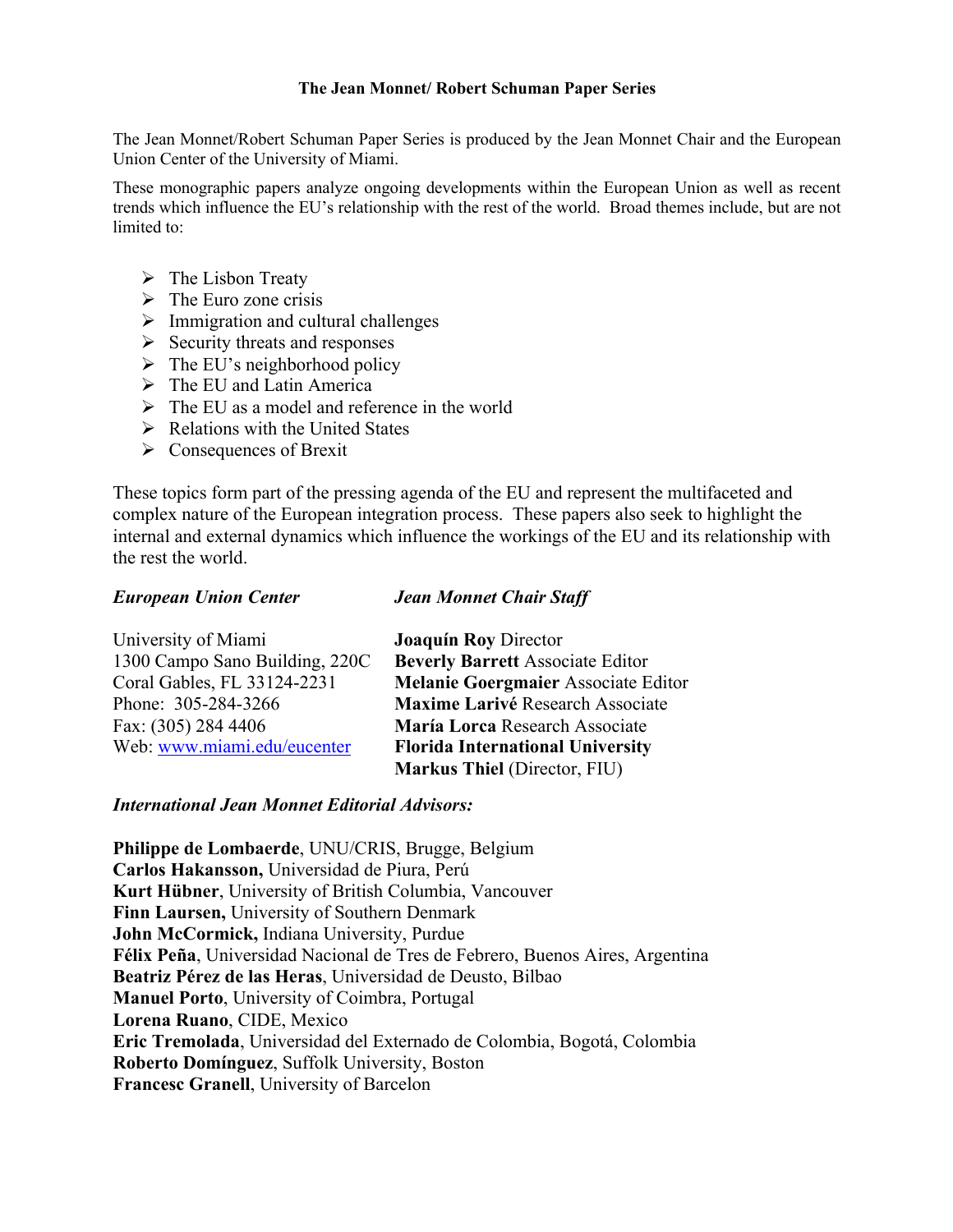## *The European Parliament, R2P and the Venezuelan crisis*

**Paula Lamoso González & Stelios Stavridis**<sup>1</sup>

## **Abstract**

Venezuela´s drift to authoritarianism has gained pace over the past few years, especially since the controversial 2018 re-election of Nicolás Maduro to the Presidency, followed by the Juan Guaidó self-proclamation as "interim President" in January 2019. The European Union/EU has followed closely developments in that country in particular since Hugo Chávez gained power two decades ago. In 2017, the EU started imposing a series of sanctions against the Maduro regime. And in January 2019, the European Parliament/EP overwhelmingly supported Guaidó, as did most EU states, although some were reluctant to do so. This paper considers the EU reaction to the Venezuela crisis through two original and rather neglected perspectives: first, what role for Responsibility to Protect/R2P? This is a growing international concept, yet strongly opposed by several Latin American states, especially Venezuela. And, second, what role for the EP? Indeed, as a strong R2P supporter, the EP is pushing for a strong common EU policy in favour of a democratic solution to the Venezuelan crisis.

**Keywords**: European Parliament, R2P, Venezuela, Nicolás Maduro, Juan Guaidó, democracy promotion

 $1$  Dr. Paula Lamoso is currently a visiting lecturer in International Politics in the Social Sciences Department of the Carlos III University in Madrid. Dr. Stelios Stavridis is an ARAID Senior Research Fellow in the University of Zaragoza. All translations into English are by the current authors.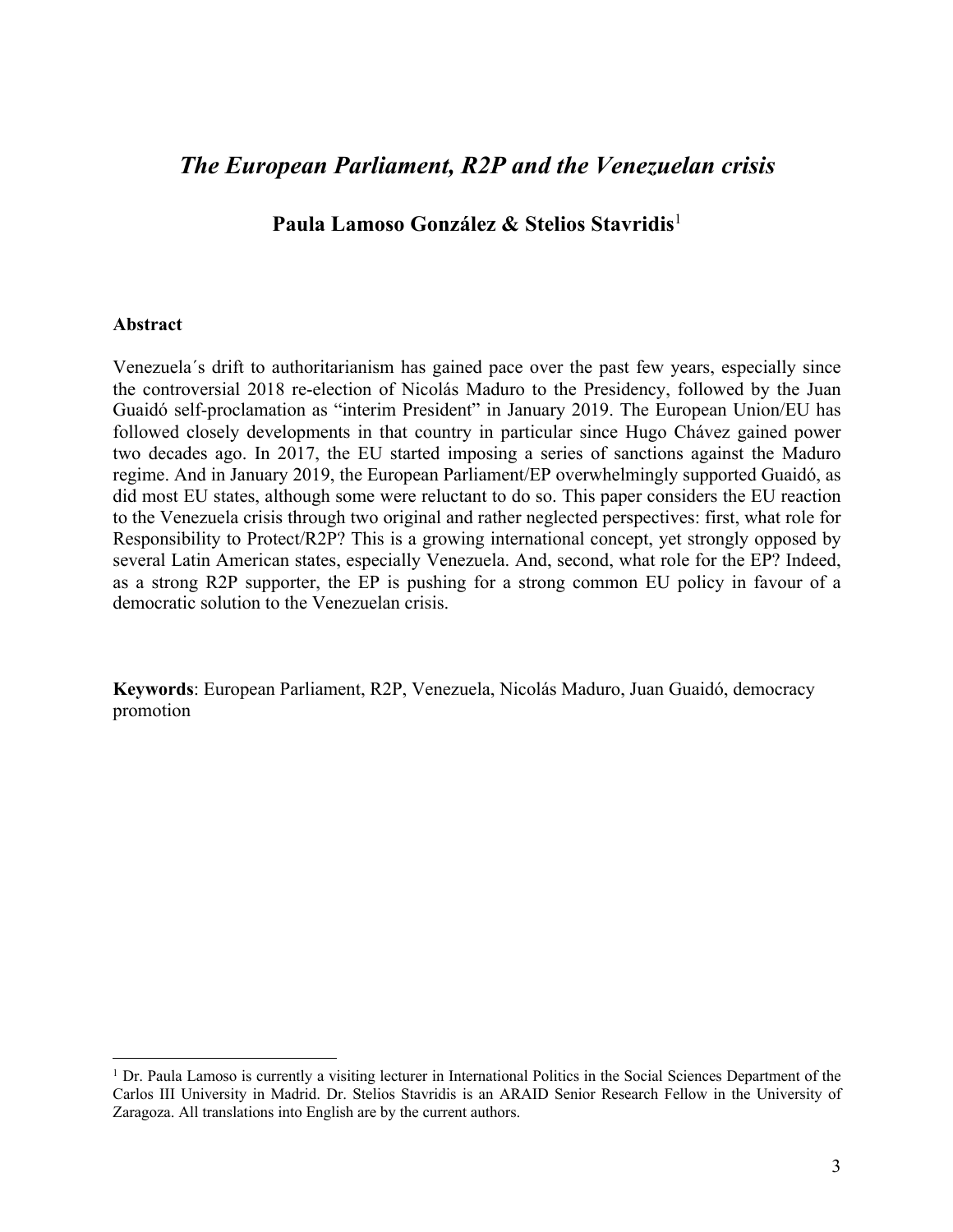#### **Introduction**

The European Union (EU) has always supported a pro-democracy and human rights-based foreign policy - a "force for good" in the world (Sjursen, 2006) - even if its rhetoric and practice are not in sink as often as the EU itself would like them to be. This is mainly due to the existence of a plethora of non-democratic actors in the world system.

EU-Venezuela relations have always been difficult, in part as the Chavista regime in power there since 1999 is as "most observers and Hugo Chávez himself, [have] argued that the regime was not modelled on a liberal or representative democracy" (Marsteintredet, 2020, p. 90). Therefore, the EU has especially been monitoring the situation from then onwards but since 2015 it has taken a much tougher stance, imposing sanctions in November 2017 due to the deteriorating situation in Venezuela under Nicolás Maduro, in power since 2013 (see Part 2 for more details).

Today, Venezuela is "going through an unprecedented political, social and humanitarian disaster, which due to the mass exodus of Venezuelans also have large negative regional consequences" (Marsteintredet, 2020, p. 88).

This paper will focus on a neglected dimension of EU-Venezuela relations: the role of its parliamentary branch, that is to say the European Parliament (EP). There is a growing academic literature on the EP's international relations (Stavridis and Irrera, 2015) that confirms that it is acting as an international moral tribune. Examples are numerous and range from Ukraine (Nitiou and Sus, 2017) to Nicaragua (Lamoso, 2019), to name but two such examples. Indeed, for years now, the European Parliament (EP) is seen as an international normative actor (Feliu and Serra, 2015; Glahn, 2019), monitoring on an annually basis human rights throughout the world, periodically adopting resolutions criticizing their violations worldwide, and awarding the yearly Sakharov Prize for freedom of thought. In 2017, the Prize was awarded to the Democratic Opposition in Venezuela. On Venezuela, as what follows will show in detail, the EP has also been very active, also referring to Responsibility to Protect/R2P in that particular case – although to date it has not formally called for such an implementation in its resolutions. But the mere fact that it is discussing such a possibility adds further pressure on the Maduro regime.

The literature on R2P is vast (for references, see Part 1). On the Venezuelan situation there is also ample literature, including on the question of whether or how R2P should be used (see Part 2). Surprisingly, there is little interest in the parliamentary dimension of that question, in spite of the European Parliament´s take on the matter (for an exception, see Stavridis, 2013). Indeed, so far, most emphasis in the study of international parliamentarism has been put on its impact on regional integration (for instance in the case of Latin America, Pasquariello Mariano et al., 2017; as for comparative analyses with Europe, see: Contreras Cortés et al., 2010). Considering the relevance of R2P, it is time to go beyond this, no doubt necessary but not sufficient, dimension in the study of parliaments in world affairs. This study therefore adds to both literatures on R2P and on parliamentary diplomacy.

To do so, **Part 1** of the paper will contextualize the ongoing R2P debate by turning to the main differences between EU and Latin American countries on R2P. This is necessary because all European states are pro-R2P whereas the situation is more complex in Latin America, with in particular Venezuela being opposed to that concept. Part 1 will also show how the EP has been a keen promoter of R2P over the years – and how therefore R2P is relevant to any analysis of the EP´s stance on Venezuela.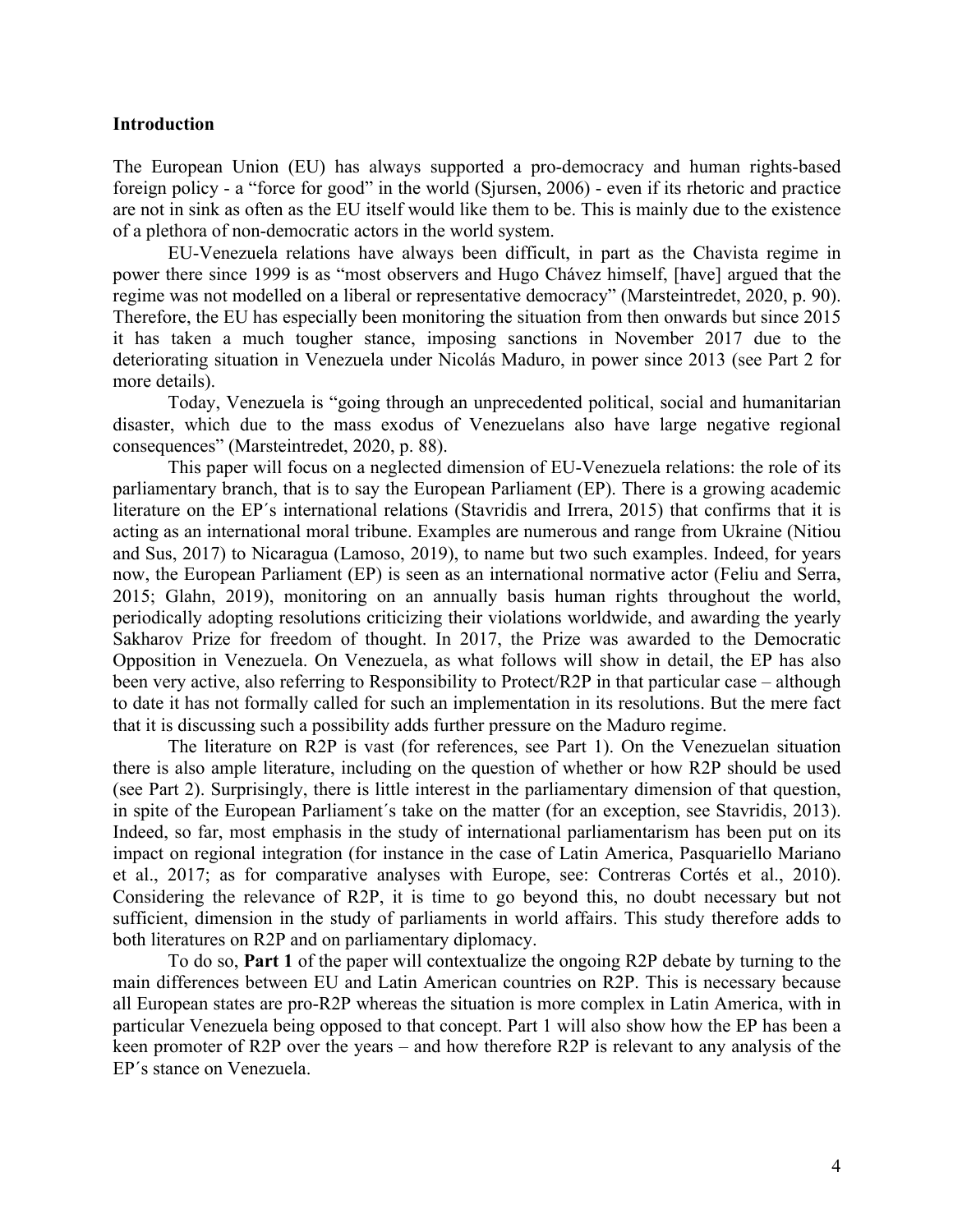**Part 2** will start with an overview of the dire straits Venezuela finds itself in. It will also refer to the existence of two opposing forces in the country, especially since the January 2019 self-appointment of Juan Guaidó as President-in-interim. Most EU countries have recognized his legitimacy over that of Nicolás Maduro, and with the European Parliament being the first EU institution to do so. Part 2 will also discuss the latest developments in Venezuela which have called many an observer or actor to describe the human rights violations situation in 2018 as "a downward spiral with no end in sight" (Office of the United High Commissioner for Human Rights, 2018; see also Human Rights Council, 2020). As a result, many a voice are now calling for the implementation of the Responsibility to Protect (R2P) in Venezuela due to the severity of the economic, social, and health situation of that country, coupled with a massive forced migration to Venezuela´s immediate geographical neighbours.

**Part 3** will start with an overview of EU-Venezuela relations. It will then offer a descriptive analysis of the EP stance on Venezuela that will show that the Parliament has slowly increased his role as a critique of the Chavista regime over the years. Finally, it will also discuss its debates over a possible R2P implementation in Venezuela due to the severity of the situation.

The **Conclusions** of the paper will also offer some avenues for possible future research on that subject, as well as other related issues. Because, sadly, the situation in Venezuela is not unique. Therefore, any country specific analysis also allows to shed light on other conflicts in the world.

#### **I. EU-LA differences on R2P, also EP stance on R2P**

It is pertinent to study the importance of R2P for the current situation in Venezuela as many an academic or practitioner is openly and publicly discussing its relevance nowadays. For instance, as Global Centre for the Responsibility to Protect Executive Director, Dr. Simon Adams (2019), recently put it:

"Latin America also became a zone of "norm entrepreneurship." Latin America played a crucial role in advancing international justice through the founding of the International Criminal Court (ICC) and became leaders in upholding the principle of R2P."

"The question is  $(...)$  to help ensure the government(s) of Venezuela  $(...)$  uphold their responsibility to protect? This is a question that every state in the region, the UN, the international community, and everybody in this room, should be asking themselves."

The objective here is to stress that R2P remains a controversial concept between those countries that see it as an advance in the defence of civilians and on the opposite side those who consider it as an interference in the internal affairs of a sovereign state. Thus, what follows will present an R2P overview, before focusing on the differences of views between European and Latin American states: the former are pro-EU, whereas the latter show much more differentiated approaches, including sheer rejection of the concept.

This Part also refers to the EP´s insistence on the importance to make R2P an effective international principle. Because, little attention has been paid to date to R2P from a parliamentary perspective.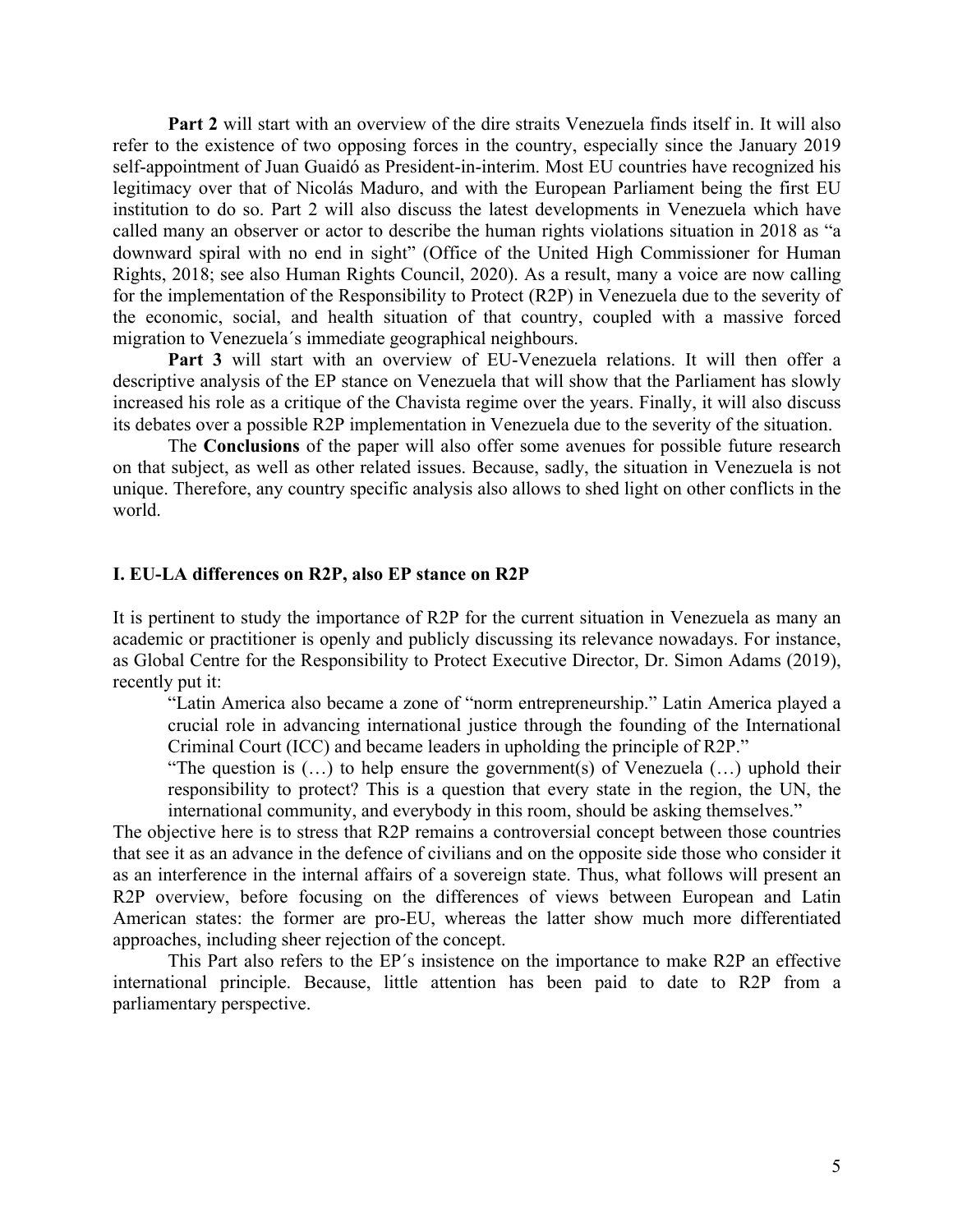#### *R2P concept*

Unprecedented levels of violence in the world, mostly nowadays within states, but often with wider international consequences, have accelerated the need for an international response, leading to "new [forms of] humanitarianisms" (Weiss, 2012, pp. 70-89). In particular, the 1994 Rwanda genocide and the 1995 Srebrenica massacre had revealed the lack of global means to address such situations. Thus, novel international concepts have emerged since the start of the 21<sup>st</sup> century: in 2005, the United Nations endorsed the concept of Responsibility to Protect/R2P in its Outcome Document of the UN World Summit (General Assembly, 2005<sup>2</sup>). The R2P concept was first coined by the International Commission on Intervention and State Sovereignty (ICISS), whose report was published in December 2001 (ICISS, 2001). One key element is its focus on the four so-called "atrocities crimes": genocide, crimes against humanity, war crimes, and ethnic cleansing. Thus, R2P attaches particular attention to policies that target civilians.<sup>3</sup>

Since then numerous UN reports on that subject have been regularly produced.<sup>4</sup> Most importantly, to date (time of writing, summer 2020), there have been around 50 R2P-related UN resolutions in response "to genocide, war crimes, crimes against humanity, and ethnic cleansing in countries such as Cote d'Ivoire, Sudan, South Sudan, Yemen, Libya, Mali, Somalia, Syria, the Central African Republic, Iraq, Burundi and Myanmar – to name just a few" (European Centre for the Responsibility to Protect/ECR2P $)^5$ .

The most controversial case to date remains that of Libya in 2011, because it is the only R2P instance where military action occurred. The debate also extends to whether that intervention intentionally led to "regime change", or, whether on the contrary, this was just one of its unintended consequences. This is not the place to engage in this discussion - just to note that those claiming an abuse of R2P fail to consider whether it was indeed possible to stop Gaddafi´s murderous actions without removing him (see Jeangène Vilmer, 2016). However, this is the very fact that has made several countries, especially in the so-called South, to increase their reservations towards R2P (García, 2017). Moreover, the R2P debate has gone on, especially with its non-application in an obvious case of atrocity crimes: the Syria conflict since 2011. But, due to Russia´s veto (and also China´s), the catastrophic situation continues unabated (on Russia´s stance in Syria, see Charap, 2013; de Pedro et al., 2018).

In short, R2P brings about a re-definition of "sovereignty": one based on state responsibility to protect its own citizens, instead of its previously more restricted reference to total control and authority over those very citizens, plus non-interference from external actors in the internal affairs of a state (Gómez Isa, 2014). The concept includes three dimensions (Responsibility to Prevent, Responsibility to React, Responsibility to Rebuild), as well as, under that of reaction, the possibility of using force. There are three "pillars": First, such responsibility falls on the state concerned with those atrocities crimes, if this is not enough, the international community must assist if relevant that state, and if this is still not possible (for instance the state

<sup>&</sup>lt;sup>2</sup> See in particular Paragraphs 138-140 on "Responsibility to protect populations from genocide, war crimes, ethnic cleansing and crimes against humanity" in this 38 page-long document.

<sup>&</sup>lt;sup>3</sup> The existing literature is vast and fast expanding: See inter alia, Bellamy (2011); Bellamy and Williams (2011); Knight and Egerton (2012); Weiss (2012); Díaz Barrado (2012); Thakur (2011); Gözen Ercan (2014); Gómez Isa (2014); Jeangène Vilmer (2015).

 $\frac{1}{4}$  For a collection of all the reports, see the UN Office of the Genocide Prevention and the Responsibility to Protect: https://www.un.org/en/genocideprevention/key-documents.shtml. See also Rotmann, Kurtz and Brockmeier (2014).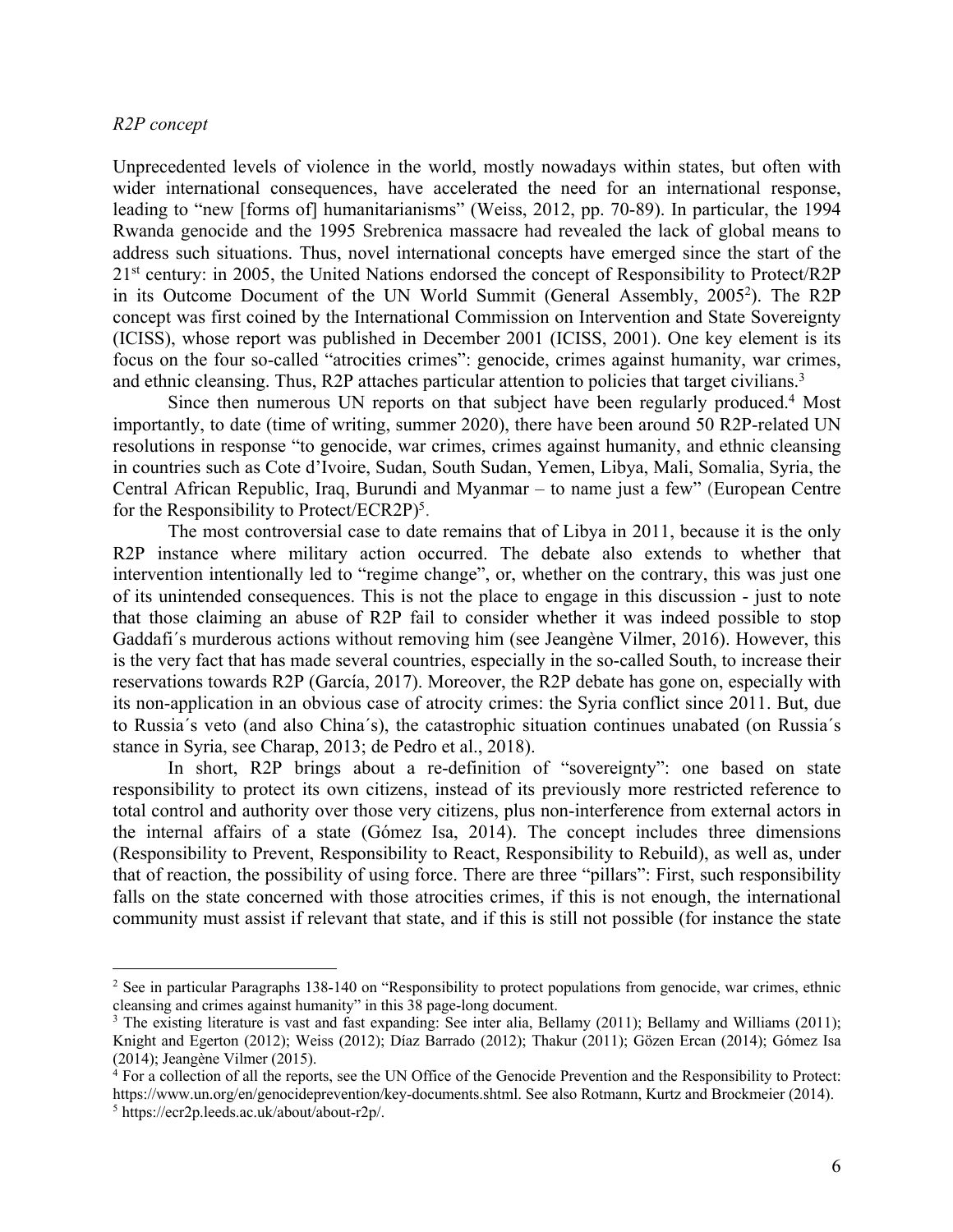in question is itself causing those atrocities), the international community must then intervene, including possibly by military means.

Additionally, as noted, this concept also continues to be controversial as a result of the fact that, worldwide, there are pro and anti R2P states. What follows present existing divisions on the subject between EU and Latin American states.

#### *EU-Latin American different stances on R2P*

International actors of all types, starting with states but also including international or (interregional organizations, are all part of the ongoing R2P debate, best summed up by the slogan: R2P as "an end to [international] indifference"<sup>6</sup>. There are numerous analyses including comprehensive tables listing pro- and anti- R2P states.7 Another study (of eleven countries) demonstrates that the presence of certain conditions has enabled the UN Security Council to successfully implement its R2P mandate (Genser, 2018). In particular, it mentions UN cooperation with regional organizations and/or neighboring regional powers as one such condition.

There is consensus that the EU and its member states are in favour of R2P (Wouters et al., 2011; Fiott and Vincent, 2013; Knudsen, 2013). Thus, Wouters et al. (2013, p. 22) insist that this EU declaratory support encompasses a plethora of official EU institutional documents, texts and declarations, at all institutional (Commission, Council, Parliament), including CFSP Strategy documents. Admittedly there are minor variations among European perceptions: such as between France, Britain, Sweden, Denmark and The Netherlands on the one hand, described as ¨pro-R2P", whereas Germany seems to be more ambivalent (Fiott and Vincent, 2013, pp. 204-208) $^8$  as witnessed by its abstention on the 2011 UNSC Resolution No. 1973 that allowed the use of force in Libya.<sup>9</sup> Also, even within those pro-R2P states there are differences between coalition government partners, for instance at the time of voting on those resolutions (especially over 2011 Libya), such as in the UK (Liberal-Conservative), or in general, the more military-oriented and unilateralist France and various European public opinions, often less prone to support military interventions (Fiott and Vincent, 2013, pp. 204-208).

In Latin America, Serbin and Serbin Pont (2015) identify four groups of countries in relation to their approach to R2P (see also Salgado Espinoza and Álvarez, 2017):

- clear supporters: Costa Rica (especially with respect to the Prevention pillar), Chile, and Guatemala.
- 'skeptics': Argentina.
- clear opponents: the "Bolivarian Alliance", i.e. the ALBA countries (Cuba, Venezuela, Nicaragua, Bolivia, and Ecuador).
- the innovator: Brazil (see also Benner, 2013; on the wider involvement by the BRICS in the R2P debate see Rotmann et al., 2014; Stuenkel, 2014).

 $6$  Murithi (2009) in his analysis of this transition from non-intervention to non-indifference in the case of the African Union.

<sup>7</sup> *State-by-State Positions on the Responsibility to Protect*: www.responsibilitytoprotect.org/files/Chart\_R2P\_11August.pdf.

<sup>8</sup> for slightly more ambivalent views on this R2P consensus, see also Schmidt (2019); see also Newman and Stefan (2020).

<sup>9</sup> The text of the resolution is available at: https://www.un.org/press/en/2011/sc10200.doc.htm.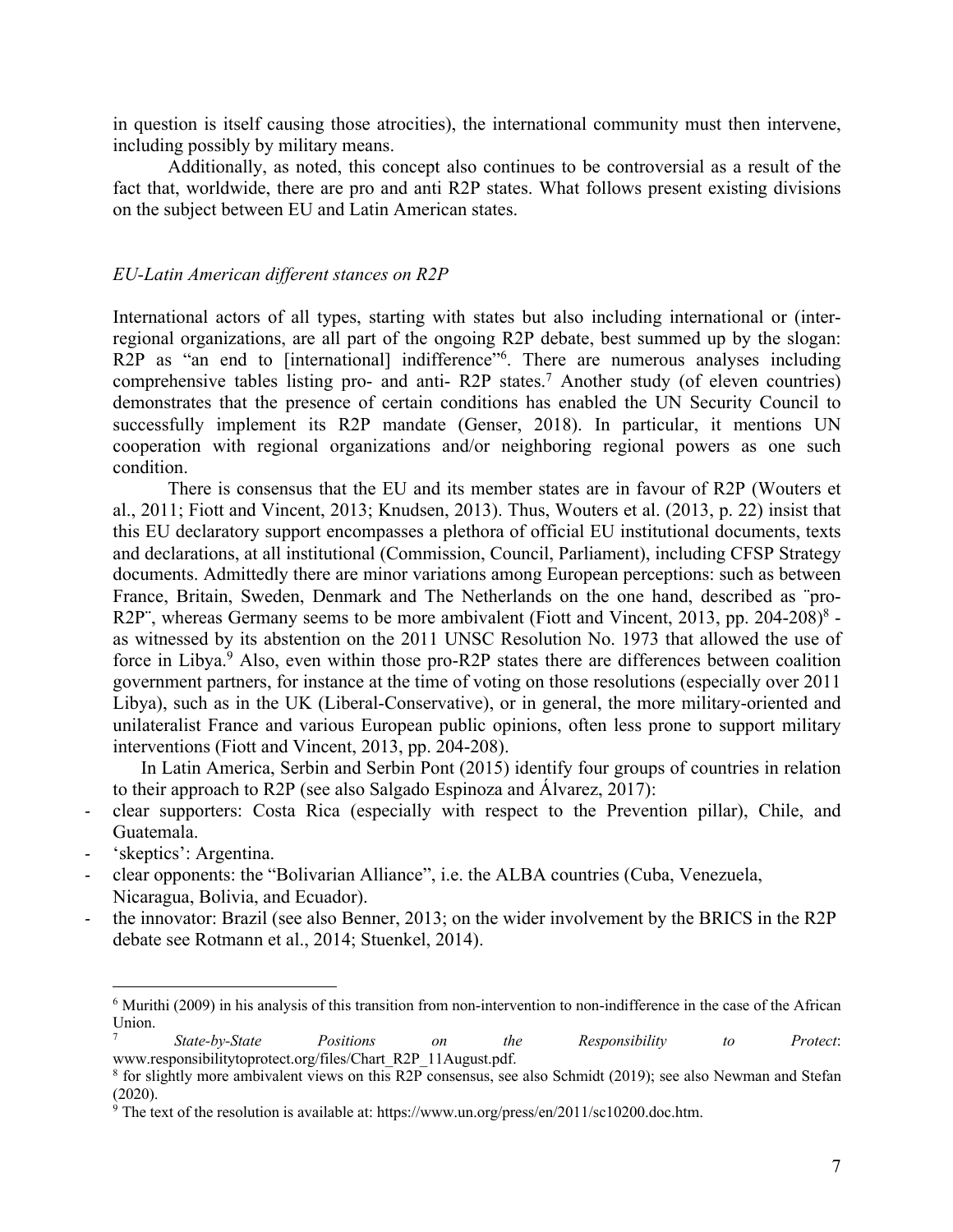Arredondo (2011; 2014) offers a slightly more succinct list with three clearly defined groups: the pro-R2P states; the anti-R2P states; the "eclectic" states. He refers to these divisions as "frontiers": a "Bolivarian" one between the ALBA states (Cuba, Venezuela, Nicaragua, Bolivia and Ecuador) and the rest; an "inter-American" between states of both Right and Left administrations<sup>10</sup> that see R2P as a positive contribution to human rights protection (Uruguay, Salvador, Mexico, Chile, Colombia, Peru) and the rest; and finally an "eclectic" one between Brazil and Argentina and the rest.

In 2014, Arredondo goes even as far as to call Chile and Mexico "R2P champions" in the promotion of this principle because they even emphasize that it has already turned into an international legally binding norm (Arredondo, 2014, p. 280). He also stresses that "Costa Rica, Guatemala, Colombia, Uruguay, Panamá (…) have even expressed their preference for a possible extension of R2P to other cases that go beyond the [four] instances listed in the 2005 Final Document" (Arredondo, 2014, p. 281) – read: the four atrocities crimes. At the same time, he qualifies his own assessment by adding that most Latin American countries would not accept after all going too far away from the spirit of the Final Document compromise (read: noninterference principle). Thus, showing a still ongoing debate over R2P´s acceptance among those states.

This is a question of primary importance over the Venezuelan case under study here (see Part 2). Indeed, Arredondo also emphasizes that among the general ALBA opposition to R2P, Venezuela argues that "there are no binding norms". And that Venezuela also "alerts the world of the dominant imperialist Powers that determine the way international relations dynamics work [today]" – read: only in accordance to their own interests (Arredondo, 2014, p. 282).

Finally, one should also mention the related question of authority under R2P, which up to now, is generally understood as deriving from the UN Security Council alone (hence the importance of the 2011 Libyan precedent). Yet, there are calls made, for instance by France or by the UN Secretary-General himself, for Security Council permanent members to abstain from their veto in R2P matters (see inter alia.: Menéndez de Valle, 2016; Guitiérrez Espada, 2014). This is also supported by the EU, as expressed by Commissioner Benita Ferrero-Waldner back in 2009 (Wouters et al., 2013, p. 22). This question might seem peripheral to our study as at the end of the day either a country is in favour of R2P or not, and the question of authority flows from it and does not create such a principle. But it is relevant as Maduro´s allies in the Security Council are Russia and China, both permanent members and with a right to veto.

In short, a much more pro-R2P European Union group of states and institutions, with perhaps some reluctance in using force in its name, as for instance with Germany over Libya in 2011; and a more complex R2P landscape in Latin America where the Westphalian principle of non-interference in internal affairs continues to prevail in many a state, even if there are pro-R2P "champions" in its midst and the need to protect and promote human rights also has a long tradition on that continent.

Last but by no means least *- and this is of particular importance for the Venezuelan situation* - it is important to note that the R2P literature is developing ideas and suggestions about expanding its scope beyond the four atrocities crimes. That is to say to include situations where, as a result of abuses and crimes against groups of civilians, there is a need for the latter to request special protection, for instance in the case of war refugees (Martin, 2010; Panebianco and Fontana, 2018). There is also at least academic debate over whether R2P should also be applied to "inter-state" crises such as over Gaza (Gözen Ercan, 2015). Taken together, there is

 $10$  At the time of their study that is.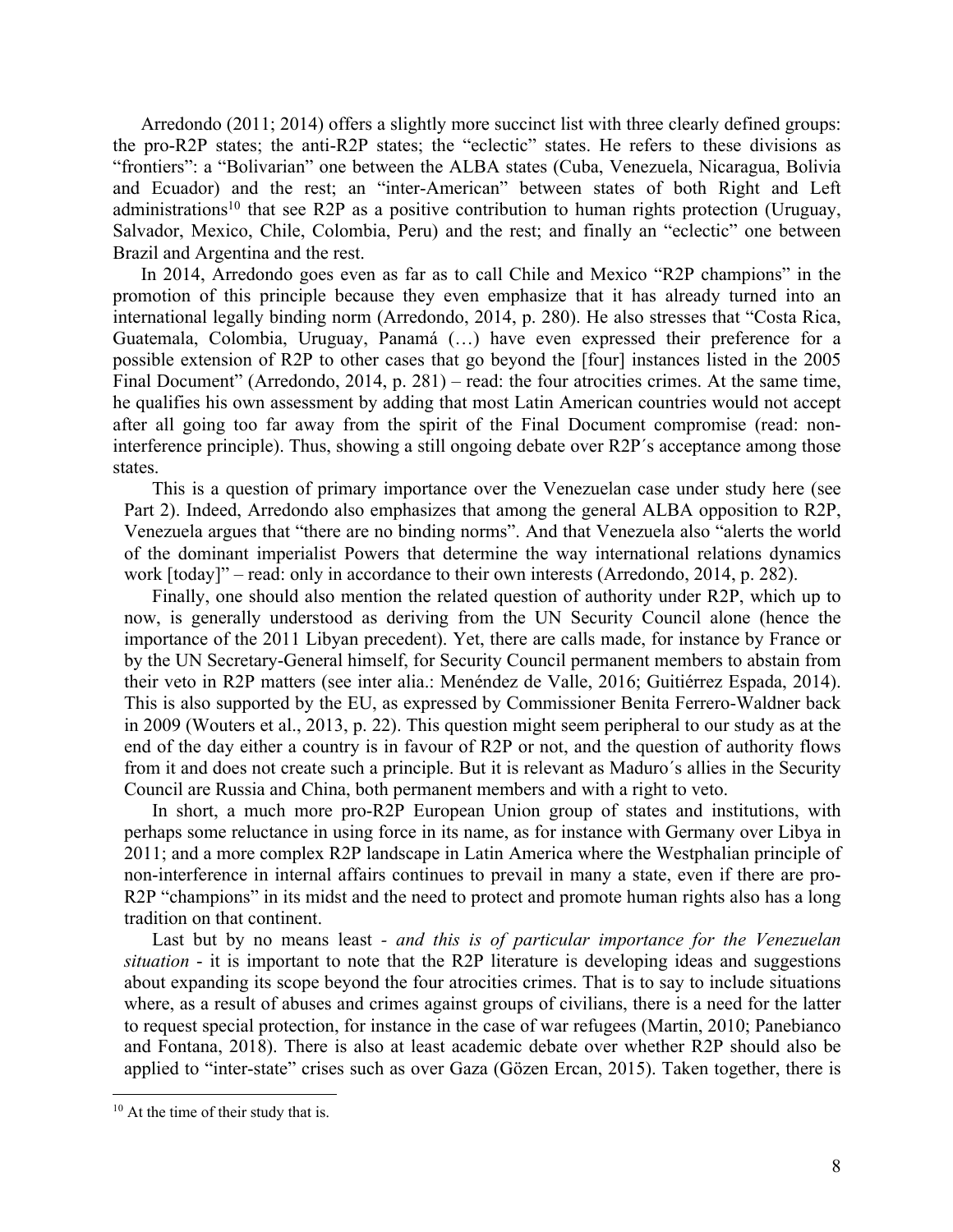no a priori reason for not including refugees that escape from an internal conflict. As is the case in Venezuela. The next Part of the paper turns to the situation in that country.

#### *The EP: a pro-R2P stance*

The EP has been one of R2P´s major driving forces. It calls on the other EU institutions to make sure that it becomes one of the Union´s foreign policy guiding principles (Stavridis, 2016; see also Menéndez del Valle, 2018). In particular, the EP encourages the Council to support the UN Secretary General in his efforts to consolidate this doctrine and also insists on the necessity of putting into action concrete measures to enforce those principles - particularly regarding the specific regions or countries in the world where the state is weak (Menéndez del Valle, 2018, p. 34).

According to (former MEP) Menéndez del Valle (2018, p. 35), one of the most remarkable EP resolution regarding R2P was approved in 2013: in order to promote consensus on the matter, the resolution addresses recommendations to the High Representative of the Union for Foreign Affairs and Security Policy/Vice-President of the Commission (HR/VP), the EEAS, the Commission, the Member States and the Council- It puts emphasis on the long term diplomatic tools with specific references to capacity building activities in the field of human rights, good governance, rule of law, the reduction of poverty, education and health (European Parliament, 2013). In particular, this document stresses the importance of developing the prevention component of R2P, with a view to reducing to the maximum the demand for the use of force; but, also to further encourage the EU to continue being a leader in conflict prevention.

Notwithstanding, even though the EP is an active R2P promoter, it is also a realistic one, clearly differentiating between different cases (e.g. Libya, Syria: see Jeangène Vilmer, 2016; Marrero Rocha, 2013; Morris, 2013), and pointing out clearly at who is responsible for the non-application of R2P in Libya, namely Russia (Stavridis and Fernández Molina, 2013; Stavridis, 2014, pp. 168-176). Finally, the EP emphasizes that Libya, Syria, Sri Lanka or Côte d'Ivoire have shown the many challenges regarding the achievement of a common understanding on R2P implementation, as well on the need for political will and effective capacity to enforce it. At the same time that it has also stressed the necessity to better clarify the role of the regional and sub-regional organizations. The utmost purpose of the EP is to make R2P an international norm (European Parliament, 2013).

#### **II. The situation in Venezuela**

There are two key dates for our study. The first is Hugo Chávez´s electoral victory at the end of 1998, with a failed attempted coup against his Bolivarian regime in 2002. The second is the current crisis which began with Maduro´s coming to power after Chavez´s death in 2013. Maduro´s repressive regime acts in a less democratic way, culminating recently in a clear authoritarian drift from 2015 onwards. These events led, among many other protests and demonstrations against Maduro. It is important to note that most electoral results since 2002 have been challenged by about half of the Venezuelan population. As a result, there has been a constant polarization between pro-Chavistas and anti-Chavistas in that country over the past decades. Also, consequently, international support for Maduro comes mainly from Russia,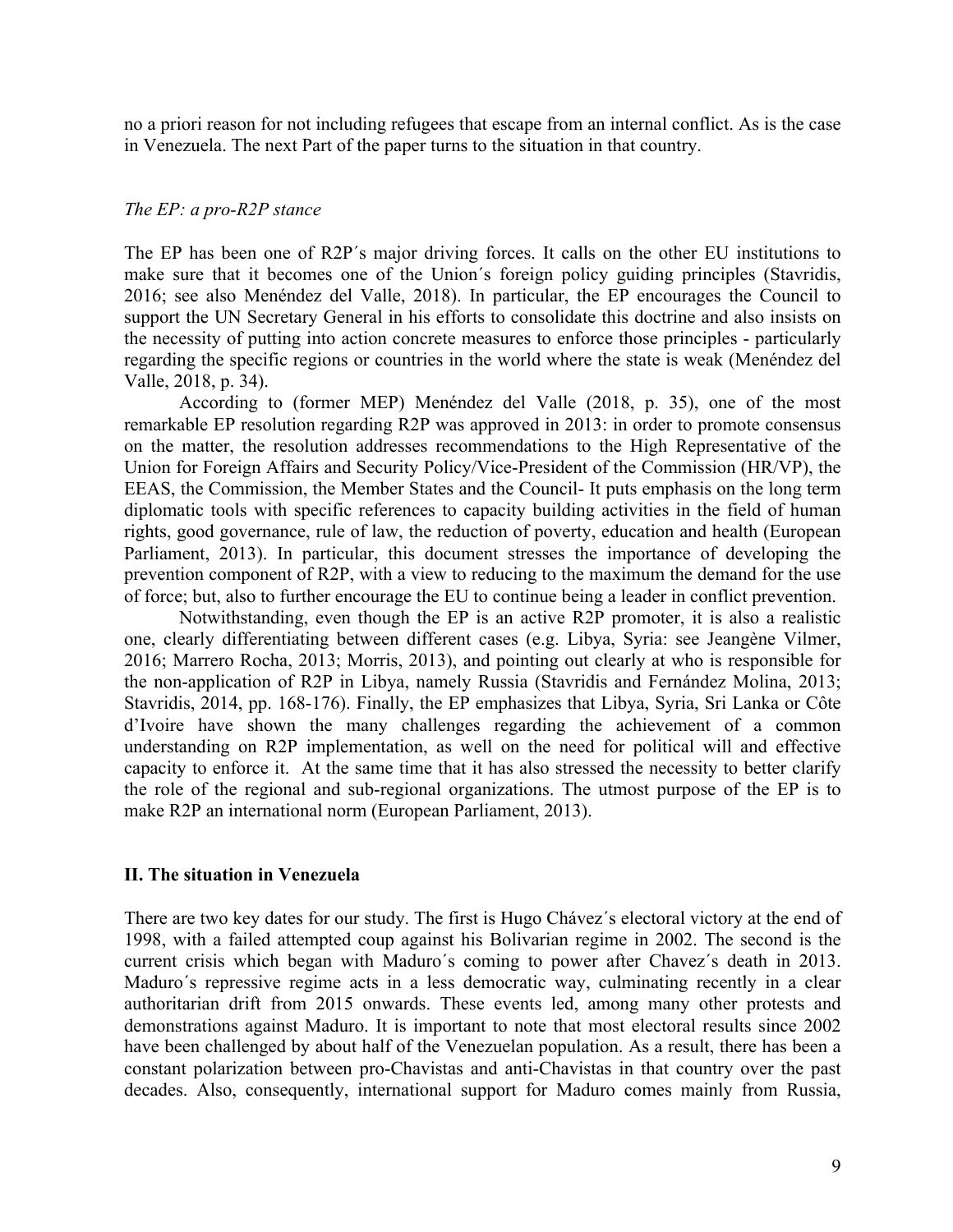Cuba, Iran and China, as well as other Bolivarian Latin American states – although due to a political shift to the Right in a majority of them, even this support is waning. Thus, Latin American support (which also appears in international regional organizations like the OAS, CELAC, etc.) varies according to which political party is in power say in Brazil or Chile. Indeed, Presidents Luiz Inácio Lula da Silva and Dilma Rousseff were more open to the Venezuela regime<sup>11</sup> than the current Jair Bolsonaro administration which follows a much more critical stance in line with that of the USA, especially since Donald Trump became President. On the opposite side, the USA and most Western countries support the Venezuelan Opposition who have all recognized Guaidó as interim President.

In recent years, the catastrophic economic situation in Venezuela has led to a serious humanitarian crisis (see also table below). Its GDP has been drastically reduced and at the same time that the inflation rate has skyrocketed: it exceeds two million per cent (Koenig, 2019, p. 2). In addition, oil exports have radically decreased and so did the population´s income. From a major oil exporter country (its oil production in 1998 was of 3.5 million BPD/barrels per day, in 2018 it was down to 1.5 million BPD, in Rapier, 2019), Caracas now needs symbolic deliveries of Iranian oil such as the ones in early September 2020 (*www.al-monitor.com*, 2020). This, together with high levels of corruption and under investments, has led to the collapse of the even most basic public services such as: water, electricity, or natural gas. In addition, Venezuelans are suffering from a serious lack of food. In short, "[t]he United Nations' Food and Agriculture Organization" reported 3.7 million people in Venezuela were malnourished, and the NGO Caritas confirmed particularly high levels of malnutrition among children and pregnant women" (FAO, 2018). As a Human Rights Watch report stresses: "The latest official statistics available from the Venezuelan Ministry of Health indicate that in 2016, maternal mortality rose 65 percent and infant mortality rose 30 percent in just one year" (Human Rights Watch, 2019). It continues by emphasizing that "while infant mortality has fallen throughout the region, Venezuela is the only country in South America that has risen back to infant mortality rate levels of the 1990s." The report also stresses that Venezuela´s Health Minister was fired after publishing these statistics in early 2017 and since then that Ministry has not published any further epidemiological data. Finally, the report emphasizes the problem of malnutrition and insecurity food as well as lack of vaccines that is leading to an increase in illness and deaths (Human Rights Watch, 2019).

The Venezuelan government is also depriving its population from its right to health due to a lack of essential medicines and poor hospitals and health services conditions. In addition, the Venezuelan government is also limiting basic civil rights such as media freedom. It has shut down several radio stations and TV Channels, blocked independent news websites, and forced hundreds of journalists to the exile. "OHCHR documented a number of cases of arbitrary detention of people for expressing opinions on social media. In the last 10 years, the *Espacio Público* NGO registered the arbitrary detention of and criminal charges against 55 persons for social media publications – 24 of them in 2018" (*Espacio Público*, 2019). The regime has also targeted opposition members and individuals all critical of the government in addition to using excessive force and deaths during anti-government demonstrations, together with arbitrary detentions, torture and ill-treatment.<sup>12</sup> This dramatic situation has led the Office of the High Commissioner for Human Rights to say that the Venezuelan government is committing severe

<sup>11</sup> Venezuela joined Mercosur in 2012 but its membership was suspended in 2016. See *www.bbc.news* (2016); see also *www.mercopress.com* (2019).

<sup>&</sup>lt;sup>12</sup> On the lack of civilian control over the military, or, perhaps more accurately, on the complete interconnectedness between the Maduro regime and the military, see Ramos Pismataro (2018).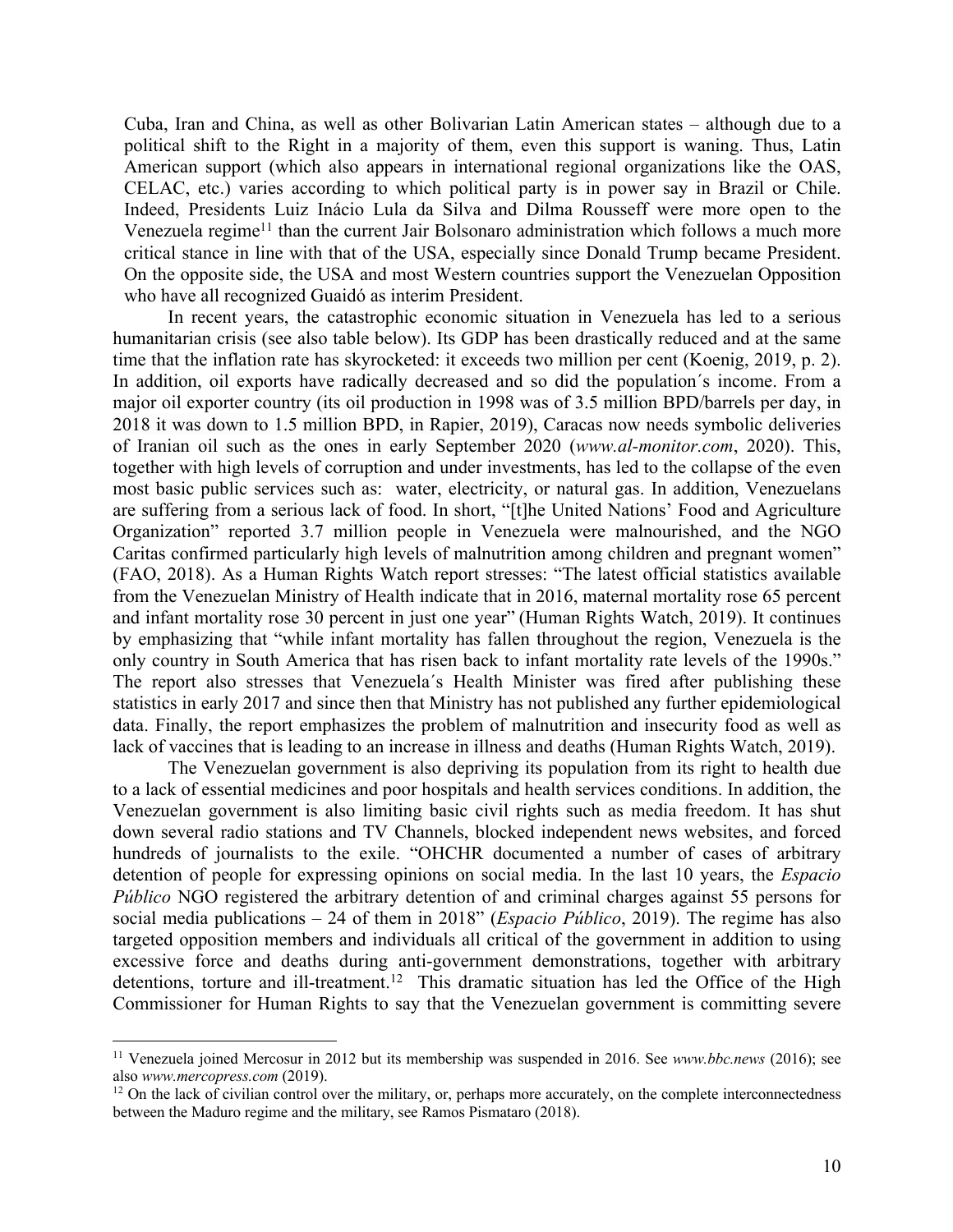violations of economic, social, civil, political and cultural rights. However, it underlines that the imposition of economic sanctions is not the best solution due to the fact that they would deepen the economic crisis further and therefore worsen the impact of the state´s violations of population rights (UNHR, 2020b).

The situation in the country has provoked a massive exodus of Venezuelans. Around 12% of the population have decided to flee the country and, as a consequence, are adding a major stress on the regional neighbours´ health systems; leading to the biggest refugee crisis in America and the second worldwide behind that of Syria (Arnson, 2019). On top of that, the COVID-19 pandemic is not making the situation any better. The forecast is that in 2020 the economy is going to keep shrinking for a consecutive seven year in a row. The *focuseconomics.com* (2020) projection is that the economy will contract by 19.6% in the year 2020. UN experts stress that even though the country´s problems with food shortages, hyperinflation, power and water cuts and unemployment were there before the imposition of international sanctions, as a result of the Coronavirus crisis, it would be essential to immediately lift blanket sanctions due to the fact that they are harming more the wider population. At the same time that they underline the responsibility of the government in ensuring and protecting the basic rights of its population (UNHR, 2020a). Taking into account the Venezuelan legislative elections scheduled at the end of the year (2020), UN experts also show their preoccupation about the lack of freedom and civil liberties (UNHR, 2020a).

| <b>Main Indicators</b>                             | 2017    | 2018     | 2019(e)   | 2020(e)   | 2021(e)   |
|----------------------------------------------------|---------|----------|-----------|-----------|-----------|
| <b>GDP</b> (billions USD)                          | 143.84e | 98.44    | 70.14     | 62.92     | 59.68     |
| GDP (Constant Prices, Annual % Change)             | $-15.7$ | $-19.6e$ | $-35.0$   | $-15.0$   | $-5.0$    |
| <b>GDP per Capita (USD)</b>                        | 4,755e  | 3,411    | 2,548     | 2,428     | 2,409     |
| <b>General Government Gross Debt</b> (in % of GDP) | 23.1e   | 182.4    | 0.0       | 0.0       | 0.0       |
| <b>Inflation Rate (%)</b>                          | 438.1   | 65.374.1 | 200,000.0 | 500,000.0 | 500,000.0 |
| <b>Unemployment Rate</b> (% of the Labour Force)   | 27.9e   | 35.0e    | 0.0       | 0.0       | 0.0       |
| <b>Current Account (billions USD)</b>              | 8.71    | 6.30     | 4.92      | 0.92      | 2.08      |
| <b>Current Account</b> (in % of GDP)               | 6.1     | 6.4      | 7.0       | 1.5       | 3.5       |

The following table summarizes the above points:

Source: IMF - World Economic Outlook Database, Latest available data

Note 1: (e) Estimated Data

Note 2: The following indicators were updated by the IMF in April 2020; GDP (Constant Prices, Annual % Change), Inflation Rate (%), Unemployment Rate (% of the Labour Force) and Current Account (in % of GDP); the rest of the indicators were last updated in October 2019.

Note 3: The indicator GDP (Constant Prices, Annual % Change) was updated by the IMF in June 2020.

In short, and as High Commissioner for Human Rights Michelle Bachelet has formally stated, there are reasonable grounds to believe that in Venezuela grave violations of economic and social rights, including the rights of food and health are being committed (see Introduction above; see also Ayuso, 2020, pp. 2-5). The latest report on the subject, by the UN Independent International Fact-Finding Mission on the Bolivarian Republic of Venezuela (2020) confirms the continuation of the serious crisis in the country and holds the Maduro regime responsible for it. As chairperson of the Mission Marta Valiñas stated: "The Mission found reasonable grounds to believe that Venezuelan authorities and security forces have since 2014 planned and executed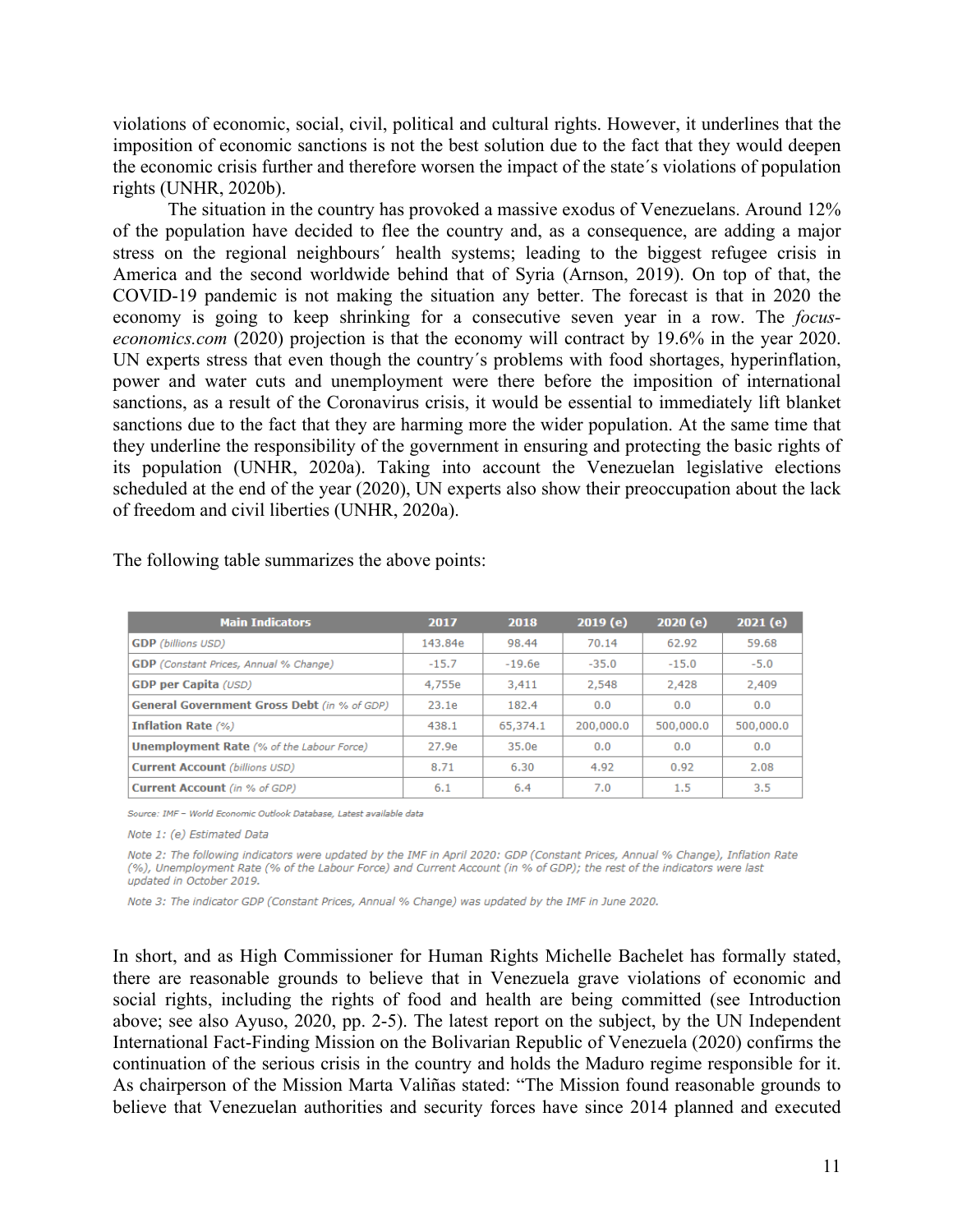serious human rights violations, some of which – including arbitrary killings and the systematic use of torture – amount to crimes against humanity".

There is only one study on R2P and Venezuela to date and its author concludes that *under the current circumstances, R2P is not applicable* (Supervielle Bergés, 2019). Yet, in early 2020 or earlier (see Secretary General of the Organization of American States Luis Almagro´s call in *Horizons,* 2019), Opposition politicians in Venezuela, as well as former international prime ministers or presidents (like Mexico´s Felipe Calderón or Spain´s José María Aznar), and experts (like Council of Foreign Relations President Richard Haas) called for R2P to be implemented in that country (*www.eldiaro.es*, 2020). In June 2020, more calls were made in that direction: seven opposition leaders in Venezuela have signed a manifesto calling for R2P for Venezuela (*www.Larazon.es*, 2020; see also Opposition leader Antonio Ledezma August 2020 article in *www.Háblame21.com*, 2020).

#### **III. The EU, the EP and Venezuela**

This part consists of two sub-sections. The first looks briefly at EU reactions to the Venezuela crisis in order to contextualize what follows. Then it goes on to provide an analysis of the EP´s stance on the conflict, which in turn is divided into a sub-section dealing with democracy promotion in general, and then another R2P-specific.

#### *EU reactions to Venezuela´s ongoing crisis*

In the case of Venezuela, even with the current crisis, the EU still remains Venezuela's fourth largest trading partner (from  $\epsilon$ 11.08 billion in 2012 to just  $\epsilon$  2.9 billion in 2019) (European Commission website, 2020)<sup>13</sup>. The EU has closely followed the situation in Venezuela over the past few years. The EU has adopted targeted sanctions against the Maduro regime but it also calls for a democratic solution to the conflict (Ayuso, 2020). This is especially so since late 2017 -early 2018 when "Maduro won (…) the May 2018 Venezuelan elections, despite the elections being clearly characterized by the United States (U.S.) and the European Union (E.U.) as flawed, unfair, and illegitimate" (Ekin Karel, 2019, p. 37) (see Part 2 for details). As a result,  $14$  the EU has adopted a number of targeted and smart sanctions against the Maduro regime through Council Regulation (EU) No. 2017/2063 (Official Journal of the European Union, 2017): financial constraints, restrictions on entry into the European area to members of Maduro's government, and an arms embargo (see also Gratius and Ayuso Pozo, 2020, p. 32).

The EU does not favour a military intervention *à-la-Trump* and calls instead for a democratic solution to the conflict (Ayuso, 2020). Thus, "[i]n 2017, the Council unanimously approved the first selective sanctions against 7 individuals of Maduro's government and an arms embargo. As Gratius and Ayuso Pozo (2020, p. 44) also note, EP pressure played a role as EP President Antonio Tajani had called for such a development and as noted above the Sakharov Prize was awarded to the Venezuelan Opposition. In short, "[a] total of eleven Resolutions during the governments of Chávez and Maduro until 2020 reflect the EP's continued criticism of

<sup>&</sup>lt;sup>13</sup> As of summer 2020.

<sup>&</sup>lt;sup>14</sup> We do not enter here the debate over the effectiveness of international sanctions, nor on their role in international law, etc.: see, *inter alia*, Gratius and Ayuso Pozo (2020, pp. 34-39).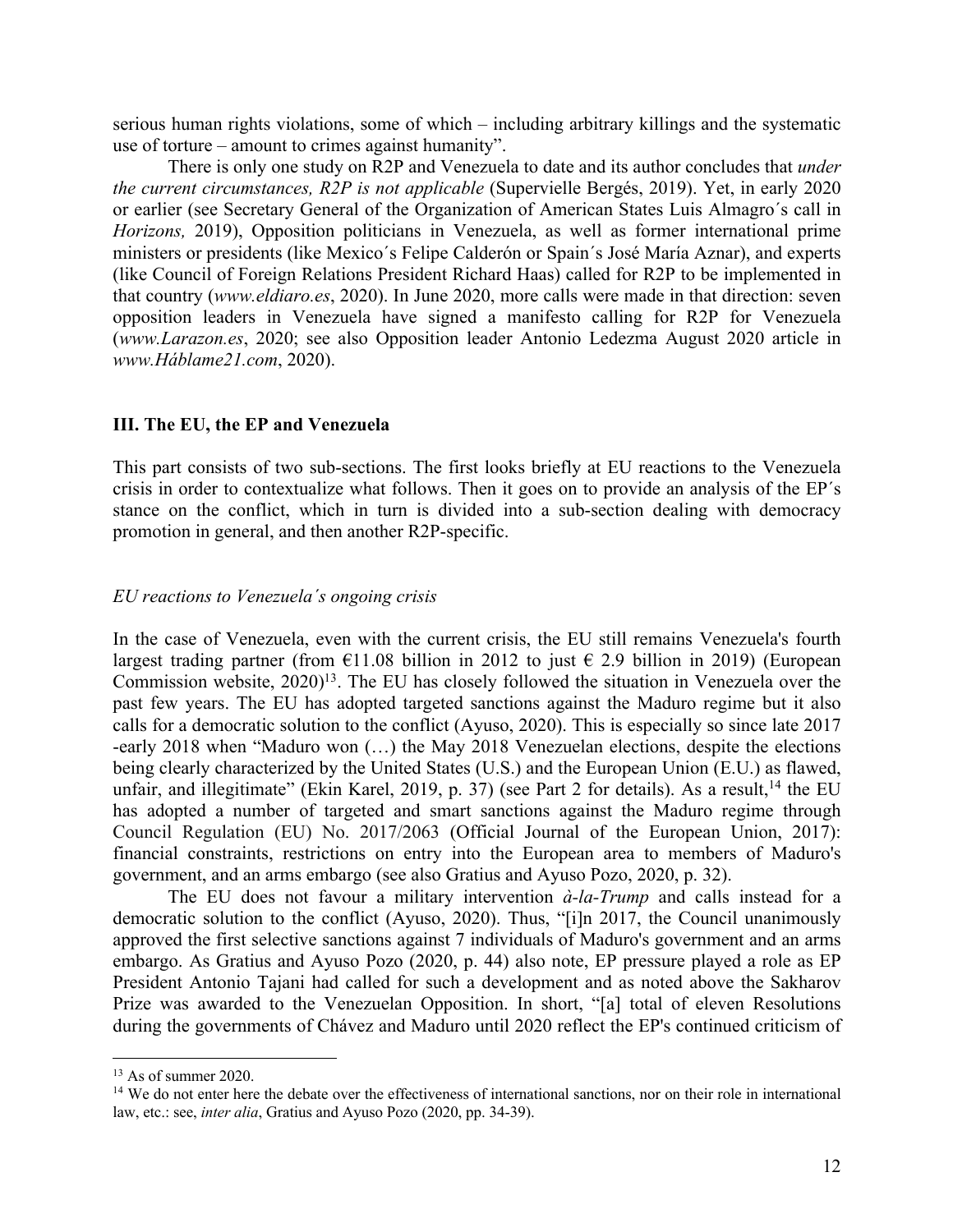the human rights situation in Venezuela" (Gratius and Ayuso Pozo, 2020, p. 44; see also below Part 3.2). But even if Gratius and Ayuso Pozo (2020, p. 45) mention the "key role" played by the EP that recognized Guaidó on 31 January 2019, but they do not elaborate upon.

Also, in 2019, the EU, the United Nations High Commissioner for Refugees and the International Organization for Migration organized an International Donor Conference in support of the more than 4 million Venezuelans who have moved to neighbouring countries. In another conference in May 2020 in which more than 40 countries and international organizations participated, the EU promised more than 2,500 million euros (the USA, 200 million dollars) (Ayuso, 2020, p. 10).

The list of sanctioned individuals was expanded in the following two years, and included another 25 political leaders in November 2019 (Gratius and Ayuso Pozo, 2020, pp. 43-44). In addition, since 2019 the EU set up a diplomatic initiative, known as the International Contact Group (GIC) exploring ways to find a negotiated solution to the crisis (Smilde and Ramsey, 2019). As for humanitarian aid offered by the EU and the USA at that time, the Maduro regime refused both of them. More sanctions in July 2020 led to one more diplomatic spat between Brussels and Caracas, with Maduro even threatening to expel the EU ambassador before he relented (*Le Monde*, 2020).

Finally, on the recognition of Guaidó, EU member states have recognized him as interim President although several members still show some ambivalence. In the case of Italy due to a contradiction between its two-party government coalition: on the one hand an anti-interference in internal affairs stance taken by the Five Stars political movement, and, on the other, an anti-Maduro Liga party. This has led to some confusion and uncertainty and more importantly a nonadhesion to the EU stance, as the very President of Italy himself regrets (Bilotta, 2019). In the case of Cyprus because of its own history and its fear of "dual" sources of political authority and legitimacy (read: the 1983 Unilateral Declaration of Independence of the so-called "Turkish Republic of Northern Cyprus", only recognized by Turkey) (Ali Riza, 2019). As for Greece, the ideological dimension of Athens´ stance is clearly visible: from non-recognition under the SYRIZA-ANEL coalition government of Alexis Tsipras in January 2019 to recognition following the electoral victory of Kyriakos Mitsotakis´ New Democracy in July of that same year (Reuters, 2019).

At the end of the day, even if there are some discrepancies amongst EU governments, all EU states have agreed to impose sanctions on the Maduro regime, and most have "recognized" Guaidó as interim President. Although only states can give diplomatic recognition to another state and not to a government as such, symbolism is very important in International Relations. Coupled with the economic and financial measures and the arms embargo against Maduro all taken at the EU level, it remains clear which side the EU states stand on. What follows will show that the EP has not only taken a similar stance: in fact, it has spurred the EU institutions and states into taken action in that direction.

#### *EP pressure on the Maduro regime: from traditional "democracy promotion" to a call for R2P*

The EU Parliament is perceived abroad as a moral force whose main purpose is to strengthen respect for human rights, support democracy and enhance the rule of law worldwide (Bajtay, 2015, p. 17). It has even been argued that "democracy support at the European Parliament"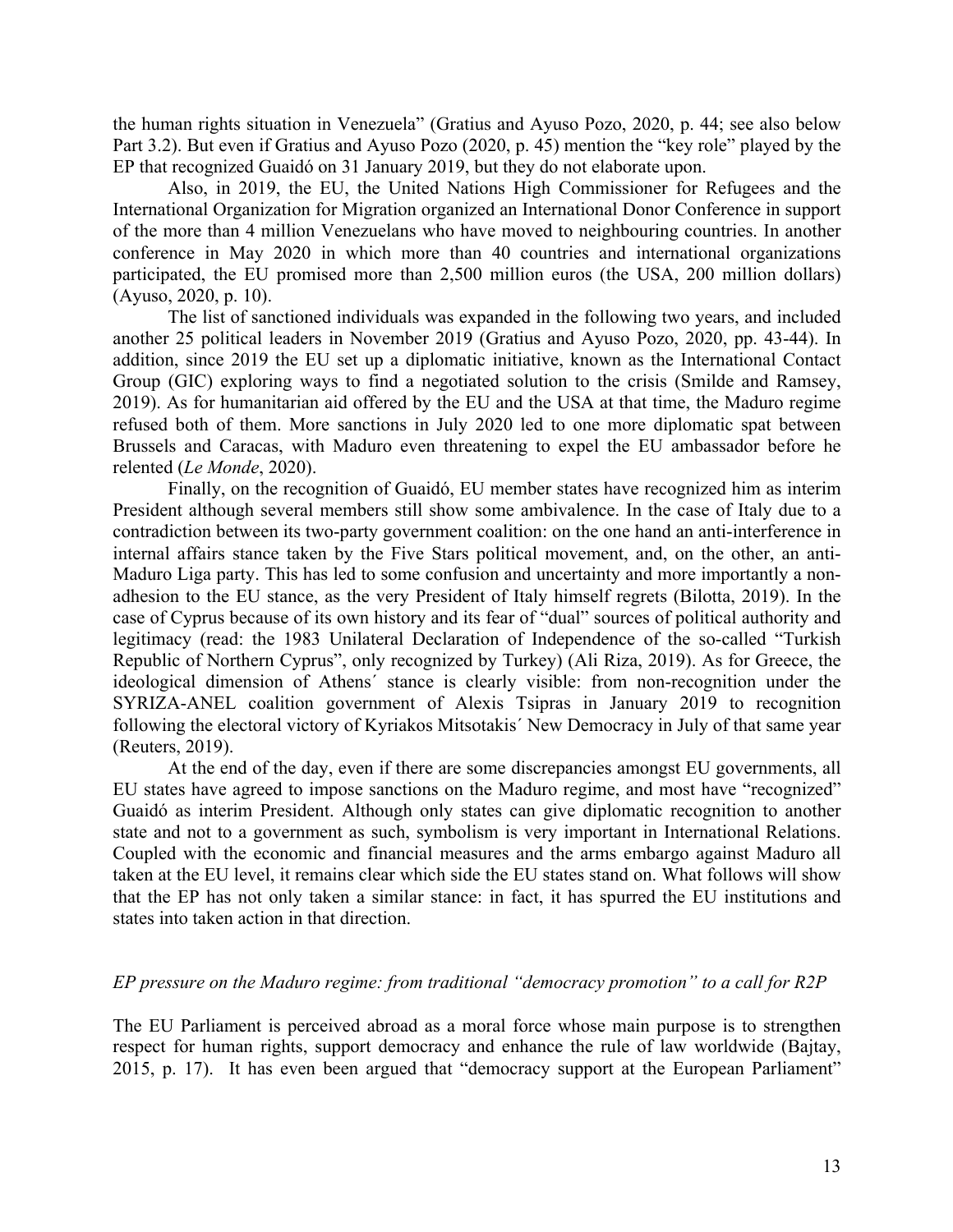amounts to its *raison d´être* in global affairs, i.e. the function of its very "parliamentary diplomacy" (Immenkamp and Bentzen, 2019).

As noted, EU-Latin American relations have a long tradition, where the European Parliament has also played a leading role (Fernández Fernández, 2011) - with some observers even calling it of a "pioneering" kind (Dri, 2015, pp. 162-166). This situation further developed with Spain and Portugal joining the EU in 1986 and with the return to democracy in many a Latin American country, both in Central and South America. Such an advance has also meant that instead of focusing on how to fight the absence of democracy in so many Latin American countries, the EU and the EP could now focus on strengthening their democratization processes – further reinforced by numerous regional integration efforts, including many with a parliamentary dimension.

The interparliamentary relationship between the EU and Latin America is very active and is very visible in the way the EP has institutionalized them through the following Delegations:

- the EU-Chile Joint Parliamentary Committee
- the EU-Mexico Joint Parliamentary Committee
- for relations with the Federative Republic of Brazil
- for relations with the countries of Central America
- for relations with the countries of the Andean Community
- for relations with Mercosur
- the Cariforum-EU Parliamentary Committee
- the ACP-EU Joint Parliamentary Assembly (e.g. *Caribbean* countries)
- the Euro-Latin American Parliamentary Assembly (EuroLat), nowadays covering EU-CELAC relations.

The EP emphasizes that the partnership with Latin America is not only about trade but also to defend common values and principles regarding democracy, human rights and fundamental freedoms, rule of law or multilateralism. Moreover, the EP stresses that the EU and LA should work together to fight current global challenges (European Parliament, 2017).

Similarly, in Latin America (Malamud, 2015), and this since the 1960s, numerous international organizations have been set up in Latin America (see, among others Nolte, 2014). A lot of them have developed a parliamentary dimension: the Latinoamerican Parliament (Parlatino), the Centro American Parliament (Parlacen); the Mercosur Parliament (Parlasur), the Union of South American Nations' Parliament (Unasur); the Andino Parliament (Parlandino), Parliamentary Monitoring Commission of the Pacific Alliance.

All the above confirms that there is a clear *parliamentarization* of EU-Latin American relations, both at the level of parliamentary diplomacy and that of institutionalized parliamentary relations.15

As we have seen with the EU above, its parliamentary branch, the EP, has also closely followed developments in Venezuela over the years. So far, the EP has adopted various resolutions on the dramatic situation and violations of human rights in Venezuela. The EP has expressed its preoccupation for the humanitarian situation on the ground, encouraging the Venezuelan authorities to find a solution to the ongoing political crisis in this country. In this regard, as we have already underlined, the EP asks for free and fair elections. The EP also urges the international community to deploy humanitarian aid to Venezuela but also to other states in the region, who are facing a massive refugee flow from this country (Parlamento Europeo, 2018b). The EP condemns the violence in Venezuela and stresses its solidarity with its people. It

<sup>&</sup>lt;sup>15</sup> For instance, on EP cooperation with Parlasur, see Moure (2019).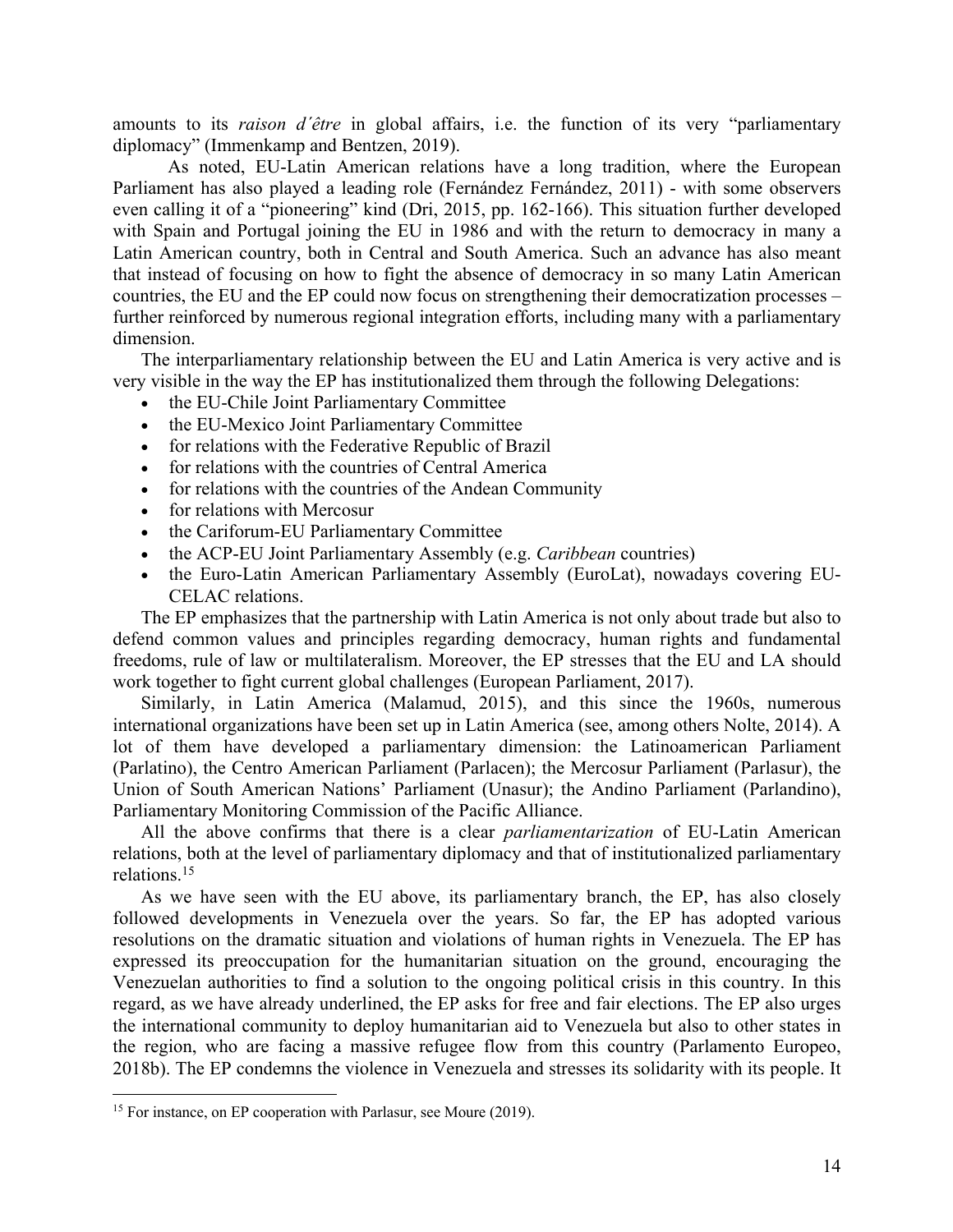attributes the responsibility for the dramatic situation in the country to the Maduro regime and asks for the opening of a national investigation on that state of affairs. The EP also urges accessibility to food, medicines, health services and the deployment of humanitarian aid regardless of political affiliation and asks for the imposition of additional sanctions against government authorities - which are considered as the only ones responsible for the human rights violations in the country (Parlamento Europeo, 2019).

Regarding the need for more international support for the Venezuelan people, the EP welcomes the efforts made by the "*Grupo de Lima*" countries in trying to find a democratic solution to the Venezuelan conflict under the leadership of Juan Guaidó in his capacity as legitimate interim President of Venezuela. At the same time that MEPs again highlight the work of other countries in the region in supporting Venezuelans and encourage the EU Commission to assist and keep working with them (Parlamento Europeo, 2018a).

Different political groups in the EP have distinct approaches on how to handle the situation in this country, mainly according to their own ideologies. Traditionally, leftist groups tend to support the Bolivarian revolution in Latin America whereas centre and right parties are opposed to Maduro. These discrepancies came to the fore in the symbolic voting over the recognition of Guaidó as the interim President of the Bolivarian Republic of Venezuela. MEPs adopted a resolution in that direction on 30 January 2020 with 439 votes in favour, 104 against, and 88 abstentions - the first EU institution to do so. Such a result shows an overwhelming majority support for Guaidó in the EP: a majority of 70%, while 16% opposed it and 14% abstained" (Koenig, 2019, p. 3). In addition, the EP has supported the imposition of sanctions and at the same time stressed the necessity of holding free and fair elections (European Parliament, 2020a). Koenig identifies a number of conclusions from that vote and the following one taken in March of the same year:

• "The centre right is more pro-American and less cautious regarding interference.

• The centre left struggles with interference, in particular when there is a possibility of or uncertainty regarding military intervention.

• The far left is openly anti-American and strongly rejects interference and the use of force.

• The more extreme far-right and populist parties in the EP are most divided, even if there is a tendency to converge around non-interference" (Koenig, 2019, p. 7).

In short, she concludes that ideology explains better than nationality how MEPs stand on the Venezuela conflict.

The EP´s tense relationship with Maduro has continued over the years. Evidence of this mutual distrust is the fact that in February 2019 a group of MEPs who had been invited to Venezuela by Guaidó were deported by the Maduro regime for being considered as "conspirators" (*Euobserver*, 2019).

In January 2020 when Maduro tried to prevent Guaidó for being re-elected as President of the Venezuela Assembly through an attempted coup, the EP condemned the Maduro reaction, and reiterated its clear support for Guaidó "as the legitimate President of the National Assembly and the interim President of Venezuela". In the same resolution the EP called on the EU Foreign Policy High Representative Josep Borrell to work for a common EU response in order to restore democracy in Venezuela, including the imposition of targeting sanctions against individuals responsible for human rights violations and extending them to their family members. Last but not least, the EP also requests the dispatch of a fact-finding mission to Venezuela in order to offer an assessment of the situation on the ground (*European Parliament News*, 2020).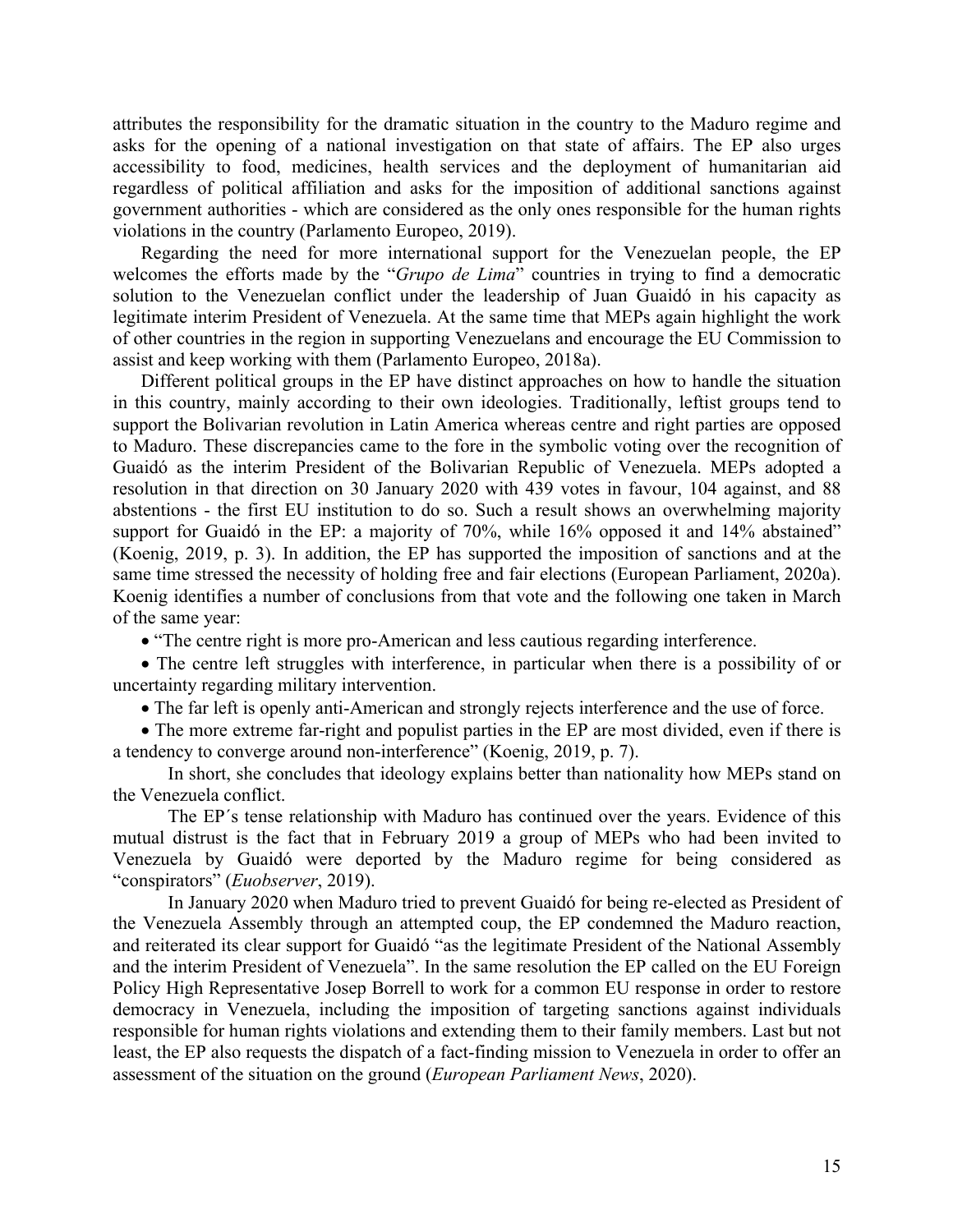A few days later, Guaidó started an international tour. Thus, he visited also the EU institutions and in particularly the EP, where the Renew group gave him a very warm welcome. Guaidó's main EP hosts represented a wide range of political forces: from the Renew Europe political group (its President, Romania´s Dacian Cioloș; the EP Vice-President dealing with Latin America, Czech Republic´s Dita Charanzová; and Renew Europe Vice-President, Spain´s Luis Garicano). As part of the visit, Guaidó also attended a press conference where Dita Charanzová stressed once more, the EP´s support to Juan Guaidó and to the Venezuelan people (*reneweuropegroup.eu*, 2020). Juan Guaidó and Dita Charanzová were accompanied by other Spanish MEPs representing various political parties thus reinforcing the overwhelming political support for the Venezuelan Opposition amongst MEPs (EP Multimedia Centre, 2020).

During his press conference Guaidó asked the EU to increase its pressure on the Maduro Government with more sanctions, on the grounds that he thinks that mediation has so far failed. He reiterated once more the human rights abuses of the Maduro regime such as torturing and arresting people, in addition to a lack of essential supplies like electricity or water (Reuters, 2020).

The latest resolution of the EP regarding the situation in Venezuela was released on 10 July 2020. In it, the EP calls on the EU and other international actors to promote an international response in order to "contribute to the urgent restoration of democracy and the rule of law in Venezuela and at the same time to fully support the ICC investigations into the extensive crimes and acts of repression perpetrated by the Venezuelan regime" (European Parliament, 2020b). Taking into account the devastating effects of the coronavirus pandemic, the EP also calls for an urgent response in order to avoid a much more serious humanitarian disaster while it again urges for a democratic solution based on free and fair elections (EP Press release, 2020).

Finally, and as noted above, the EP has been a major pro-R2P actor (see Part 1). However, it is important to note that whereas this is clear in its 15 July 2019 motion for a resolution on the situation in Venezuela (European Parliament, 2019a) where MEPs specifically refer to R2P, this is not the case in the adopted resolution (European Parliament, 2019b). It is important to reiterate that this resolution was adopted by an overwhelming majority (455 in favour, 85 against, and 105 abstentions), and indeed removing R2P from the text may well be one of the prices to pay to achieve such a consensus. In addition, it shows that the EP is a strong support for pro-democracy forces in Venezuela, and also that the existing minority diverging views among MEPs stem mainly from ideological sympathies with the Maduro regime mainly from the extreme Left. This is significant because it shows that Venezuela is just yet another example of the strong democracy promotion efforts that the EP tries to develop in its international relations – in line with the international moral actor stance that the literature on parliamentary diplomacy has identified for the parliamentarians of democratic states or groupings (see Introduction). However, it also confirms that MEPs are aware of the difficulties in turning R2P into an effective international norm. In particular, the EP understands that a UN Security Council authorization would be needed, something that Russia or/and China would probably veto. They understand that this is a long and slow process. But by discussing it, they show that they are actively working to mainstreaming R2P into EU foreign relations.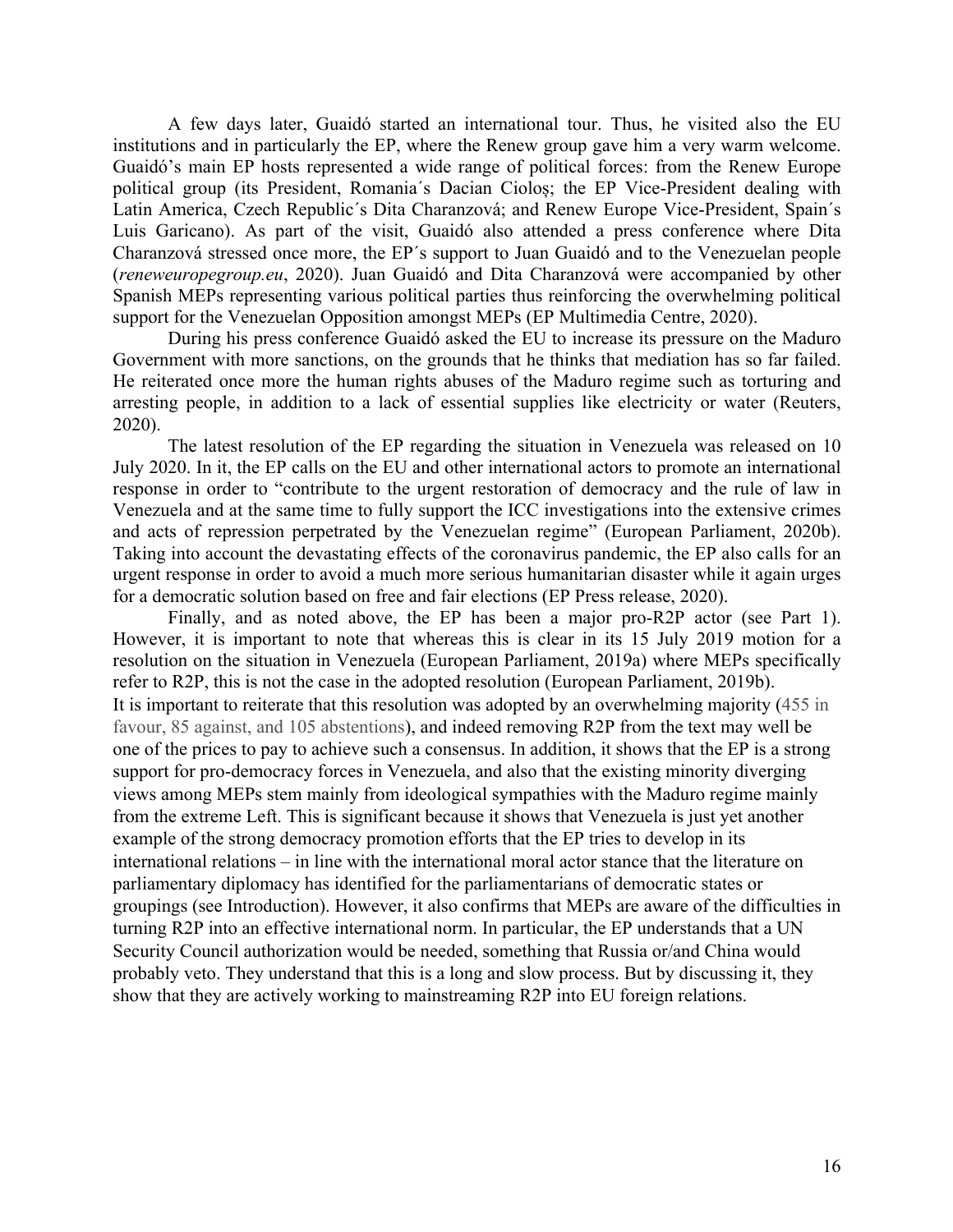#### **Conclusions**

This paper has analyzed what role the EP has played in the current Venezuelan crisis. As shown, there has been a long European interest in Latin America both at the state and parliamentary levels. The EP has been particularly active in its democracy promotion. As Venezuela has drifted into a spiral of political, economic, and social crisis, the EU with the support of the EP (sometimes the latter inciting the former to take action) has been looking for ways to help solve this crisis. Thus, it has, once again with EP´s support/goading, imposed a series of targeted sanctions as well as an arms embargo. And, since January 2019, the EU and the EP have recognized the "interim presidency" of Opposition leader Guaidó.

The paper has also focused on R2P as a key emerging international concept. It has shown that overall EU states support it, whereas many Bolivarian regimes in Latin America are opposed to it. However, the current political and academic debates over R2P tend to agree that it has to be more widely interpreted than the four atrocities crimes it was first intended to cover. The EP also sees reasons for implementing R2P in Venezuela – although it has to formally declare so to date.

Yet, major variations still exist among MEPs not according to nationality but instead due to ideological differences. These remain however minority views, and often on the extremes of the political spectrum. Overall, this study has clearly shown that the EP is clearly in favour of a democratization process in Venezuela, supporting the use of economic and other sanctions against the Maduro regime, and, finally urging the international community to consider the possible implementation of R2P due to the severity of the overall situation in that country. This observation was also made by Koenig (2019; see also Part 3), and as such, deserves further attention in the future. In particular, if one links research on parliamentary diplomacy to that on Europeanization. The literature on the latter is now huge but has rarely focused on the European Parliament. This parliamentary dimension could add rich further data for such an important issue for EU foreign policy (see, inter alia: Wong and Hill, 2011; Hadfield et al., 2017).

The paper has also shown that in Latin America, as a result of diverging views on both the concept and the application of R2P, the picture is more varied. Consequently, more research should be carried out about parliamentary debates between the two sides of the *charco*. One interesting such endeavour would be to explore how the Venezuela conflict in general and the role of R2P in particular play out in EuroLat: thus, as Malamud (2015) has noted the question of Venezuela has produced a "head-on collision" between its European and its Latin American components. Luciano (2017) also agrees when he says that there exists: "a polarization of positions on regional politics between European and Latin American sides, especially regarding the political and human rights situation in Venezuela". But he thinks that, as a result of "institutionalized relations with the European Parliament, through EuroLat", it is possible to argue that there is evidence of an "increased convergence among Latin American parliamentarians", for instance on Venezuela. As both these authors agree that EuroLat´s very own *raison d´être* is to bring agreements between the two sides on a range of issues, such a development deserves particular attention. But this would be a topic for another publication.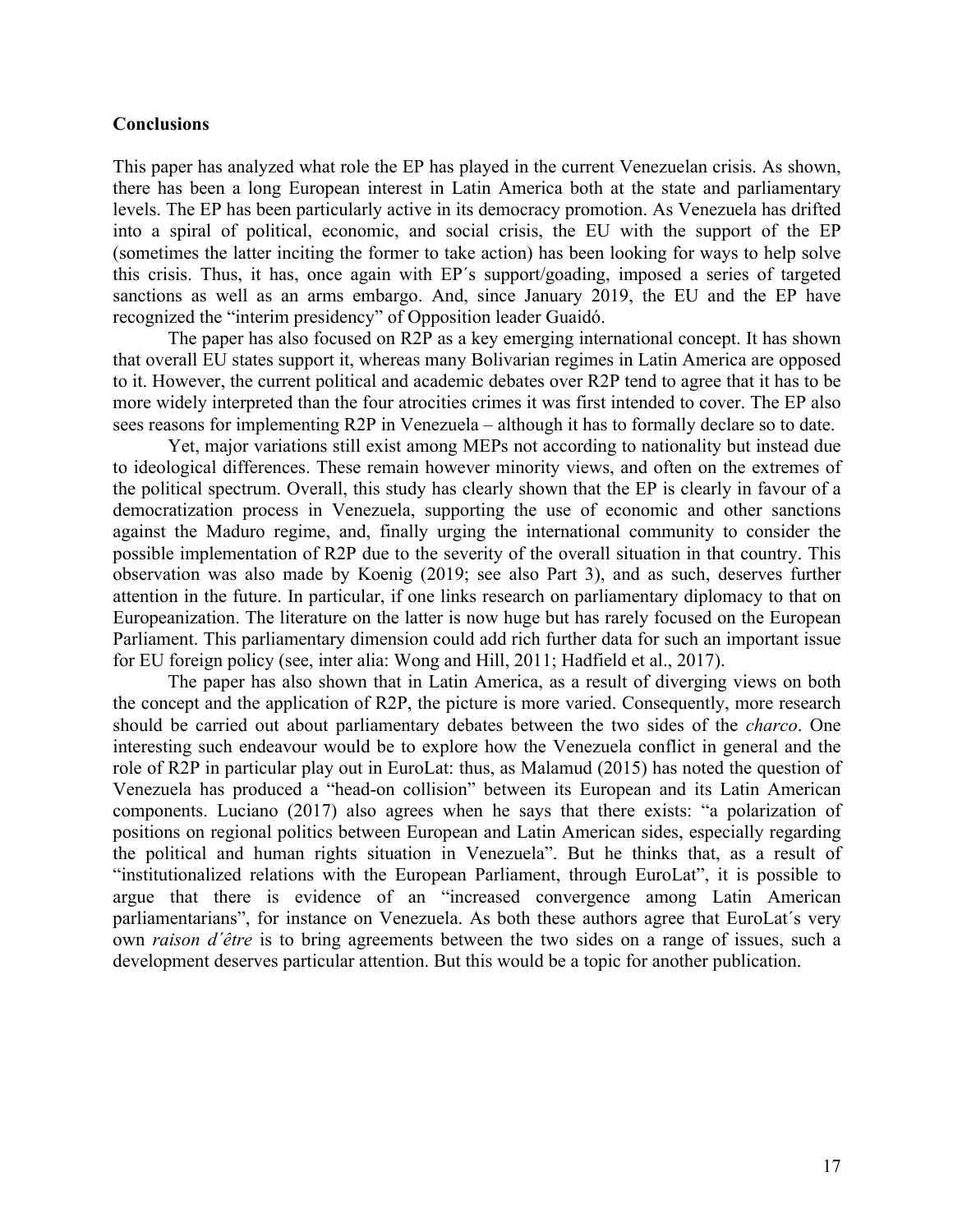#### **REFERENCES**

- Adams, Simon (2019) Remarks delivered by Dr. Simon Adams, Executive Director of the Global Centre for the Responsibility to Protect, on 21 March 2019 in Washington DC at an event hosted by the General Secretariat of the Organization of American States in partnership with the Stanley Foundation: www.globalr2p.org/wp-content/uploads/2019/03/2019-march-oasspeech.pdf.
- Ali Riza, Alper (2019) Recognition of Guaido is illegal and insidious. 10 February, *Cyprus Mail*: https://cyprus-mail.com/2019/02/10/recognition-of-guaido-is-illegal-and-insidious/.
- Arnson, Cynthia, J. (2019) The Venezuelan Refugee Crisis Is Not Just a Regional Problem Latin American Neighbours Are Pulling More Than Their Weight, *Foreign Affairs*, 26 July.
- Arredondo, Ricardo (2011) La Responsabilidad de Proteger en América Latina: su aplicabilidad y desafíos, in Arredondo, Ricardo, Rodríguez, Gilberto M.A. and Serbin, Andrés (eds) *Responsabilidad de proteger y prevención en América Latina y el Caribe: El rol de la sociedad civil*, Documentos CRIES, Buenos Aires, pp. 7-22.
- Arredondo, Ricardo (2014) La responsabilidad de proteger: la perspectiva latinoamericana, *Araucaria. Revista Iberoamericana de Filosofía, Política y Humanidades*, 32, pp. 269- 290.
- Ayuso, Anna (2020) *Apoyo internacional al proceso de democratización en Venezuela. El papel de la Unión Europea*, CIDOB notes internacionals No. 229, CIDOB, Barcelona, March.
- Bajtay, Péter (2015) *Democratic and Efficient Foreign Policy? Parliamentary Diplomacy and Oversight in the 21st Century and the Post-Lisbon Role of the European Parliament in Shaping and Controlling EU Foreign Policy*, Robert Schuman Centre for Advanced Studies Research Paper No. RSCAS 2015/11, 20 February: https://papers.ssrn.com/sol3/papers.cfm?abstract\_id=2567249.
- Bellamy, Alex J. (2011) *Global Politics and the Responsibility to Protect. From Words to Deeds*, London and New York: Routledge.
- Bellamy, Alex J. and Williams, Paul D. (2011) On the limits of moral hazard: The "responsibility to protect", armed conflict and mass atrocities, *European Journal of International Relations*, 18, 3, pp. 539-571.
- Benner, Thorsten (2013) *Brazil as a norm entrepreneur: the "Responsibility While Protecting" initiative*, GPPi Working Paper, Global Public Policy Institute, Berlin, March: www.gppi.net/fileadmin/media/pub/2013/Benner\_2013\_Working-Paper\_Brazil-RWP.pdf.
- Bilotta, Nicola (2019) *Venezuela's Crisis: Italy Clashes with the EU Common Approach*. IAI Commentary No. 19, Rome, 9 February: www.iai.it/sites/default/files/iaicom1909.pdf.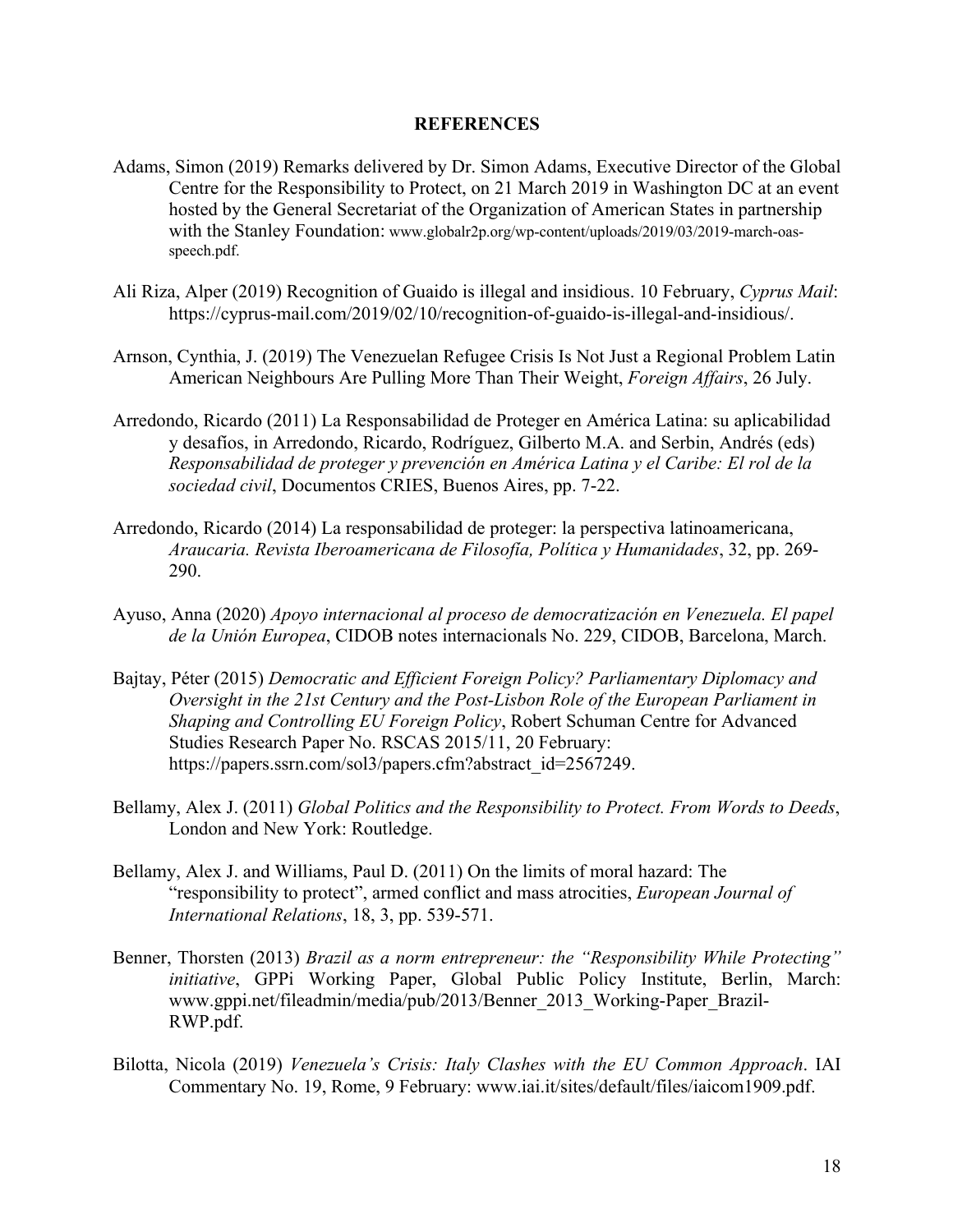- Charap, Samuel (2013) Russia, Syria and the Doctrine of Intervention, *Survival: Global Politics and Strategy*, 55, 1, pp. 35-41.
- Contreras Cortés, María de los Ángeles, De Lombaerde, Philippe, and Molano Cruz, Giovanni (2010) *Conceptos e Instrumentos de la Influencia de la Unión Europea en el Regionalismo Suramericano*, UNU-CRIS Working Papers W-2010/10: http://cris.unu.edu/sites/cris.unu.edu/files/W-2010-10.pdf.
- De Pedro, Nicolás, Irene Martínez and Melike Janine Sökmen (2018) *Rusia, Irán y Turquía ¿una estrategia común en Siria?* CIDOB notes internacionals No. 196, CIDOB Barcelona, May.
- Díaz Barrado, Cástor Miguel (2012) La responsabilidad de proteger en el derecho internacional contemporáneo: entre lo conceptual y la práctica internacional, *Revista Electrónica de Estudios Internacionales*, 24, pp. 1–40.
- Dri, Clarissa (2015) The European Parliament and Regional Cooperation. The Case of Latin America, in Stelios Stavridis and Daniela Irrera (eds) *The European Parliament and its International Relations*, Routledge, Abingdon & New York, pp. 161-177.
- Ekin Karel, Irmak (2019) Política exterior de Turquía en Venezuela: ¿Cuáles son los factores que pueden explicar el recién acercamiento acelerado de Turquía con Venezuela en los últimos años? *Revista RELACIONES INTERNACIONALES*, No. 92/1, pp. 35-55.
- Espacio Público (2019) Detenciones en línea. Presos por usar las redes sociales, 2 May: http://espaciopublico.ong/detenciones-en-linea-presos-por-usar-las-redessociales/#.XPBMhY9S\_cs.
- *Euobserver* (2019) Venezuela expels 'conspiratorial' MEPs. 18 February: https://euobserver.com/tickers/144185?utm\_medium=rss.
- European Commission website (2020) Venezuela, trade picture: https://ec.europa.eu/trade/policy/countries-and-regions/countries/venezuela/.
- European Parliament (2013) European Parliament recommendation to the Council of 18 April 2013 on the UN principle of the 'Responsibility to Protect' ('R2P') (2012/2143(INI)): www.europarl.europa.eu/sides/getDoc.do?pubRef=-//EP//TEXT+TA+P7-TA-2013- 0180+0+DOC+XML+V0//EN.
- European Parliament (2017) European Parliament resolution of 13 September 2017 on EU political relations with Latin America: www.europarl.europa.eu/doceo/document/TA-8- 2017-0345\_EN.html.
- European Parliament (2019a) MOTION FOR A RESOLUTION to wind up the debate on the statement by the Vice-President of the Commission / High Representative of the Union for Foreign Affairs and Security Policy pursuant to Rule 132(2) of the Rules of Procedure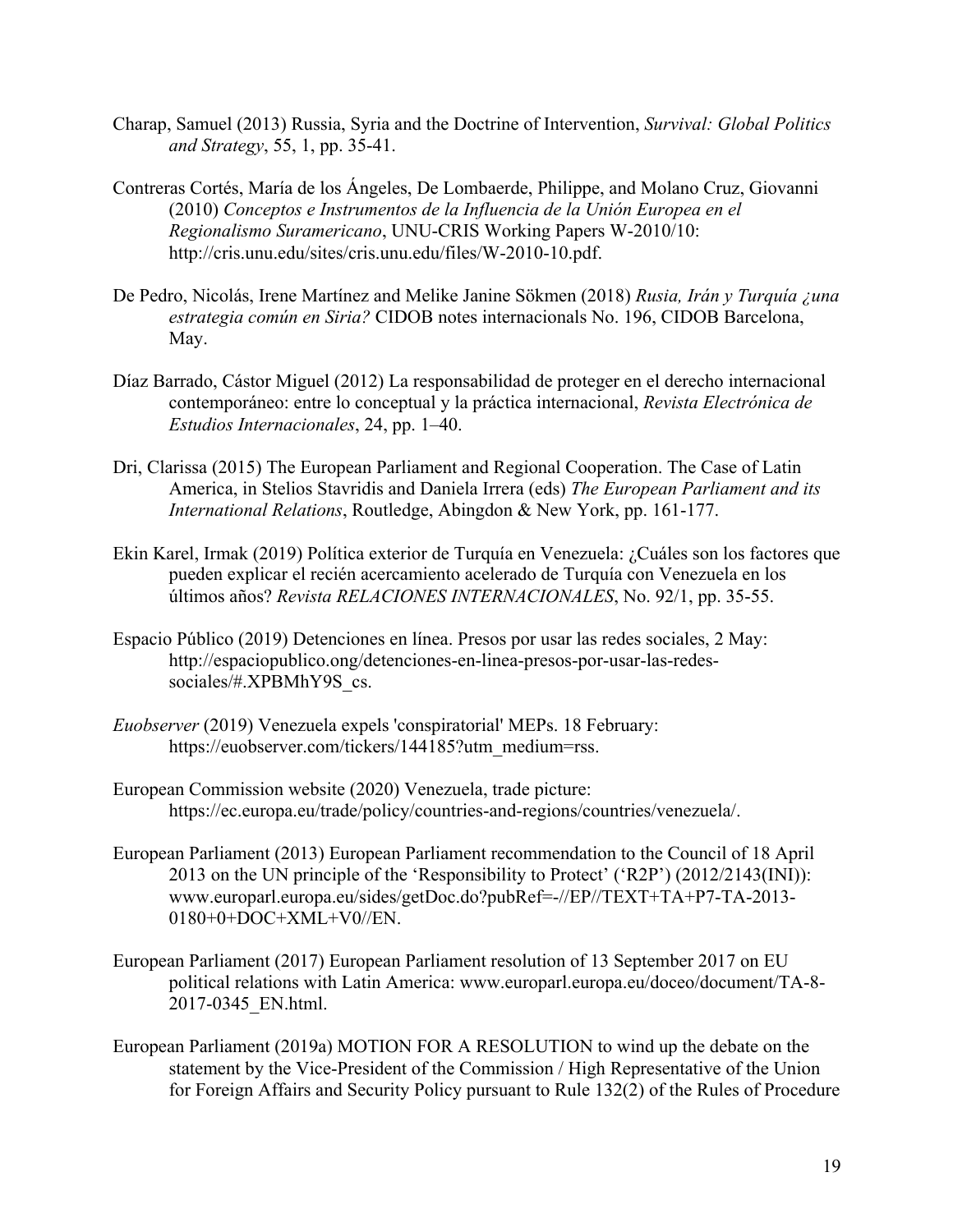on the situation in Venezuela, 15 July: www.europarl.europa.eu/doceo/document/B-9- 2019-0010\_EN.html.

- European Parliament (2019b) European Parliament resolution of 18 July 2019 on the situation in Venezuela (2019/2730(RSP)): www.europarl.europa.eu/doceo/document/TA-9-2020- 0193\_EN.pdf.
- European Parliament (2020a) Joint Motion for a Resolution on the situation in Venezuela after the illegal election of the new National Assembly Presidency and Bureau (parliamentary coup), 14 January: www.europarl.europa.eu/doceo/document/RC-9-2020-0048\_EN.html.
- European Parliament (2020b) European Parliament resolution of 10 July 2020 on the humanitarian situation in Venezuela and the migration and refugee crisis (2019/2952(RSP)): www.europarl.europa.eu/doceo/document/TA-9-2020-0193\_EN.html.
- *European Parliament News* (2019) Venezuela: Parliament recognises Guaidó, urges EU to follow suit, 31 January: www.europarl.europa.eu/news/en/pressroom/20190125IPR24303/venezuela-parliament-recognises-guaido-urges-eu-to-followsuit.
- EP Multimedia Centre (2020) Press conference by Juan GUAIDO, legitimate interim President of the Bolivarian Republic of Venezuela, Dita CHARANZOVÁ (RE, CZ), Jordi CAÑAS (RE, ES), Esteban GONZÁLEZ PONS (EPP, ES), Javi LÓPEZ (S&D, ES), and Hermann TERTSCH (ECR, ES), 22 January: https://multimedia.europarl.europa.eu/en/pressconference-situation-in-venezuela-guaido\_I183514-V\_v.
- EP press release (2020) Venezuela: MEPs call for free and fair elections in the crisis-torn country. July 10th, 2020. https://www.europarl.europa.eu/news/en/pressroom/20200706IPR82724/venezuela-meps-call-for-free-and-fair-elections-in-the-crisistorn-country.
- FAO (2018) Panorama de la Seguridad Alimentaria y Nutricional en América Latina y el Caribe, Caritas Venezuela, Monitoreo de la Situacion Nutricional en Niños Menores de 5 años, Bulletins of April-July 2018, July-September 2018 and October-December 2018.
- Fernández Fernández, José Javier (2011) La dimensión parlamentaria de la Asociación Estratégica Birregional UE-ALC: la Asamblea Parlamentaria Euro-Latinoamericana (EUROLAT), in Stavridis, Stelios, Cancela, Celso, Ponce de León, Carolina, Guardatti, Georgina A. (eds), *Gobernanza Global Multi-Nivel y Multi-Actor – Ejemplos de Europa, el Mediterráneo y América Latina*, Prensas Universitarias de Zaragoza, pp. 367-383.
- Feliu, Laura and Serra, Francesc (2015) The European Union as a "normative power" and the normative voice of the European Parliament, in Stavridis, Stelios and Irrera, Daniela (eds), *The European Parliament and Its International Relations*, London: Routledge, pp. 17-34.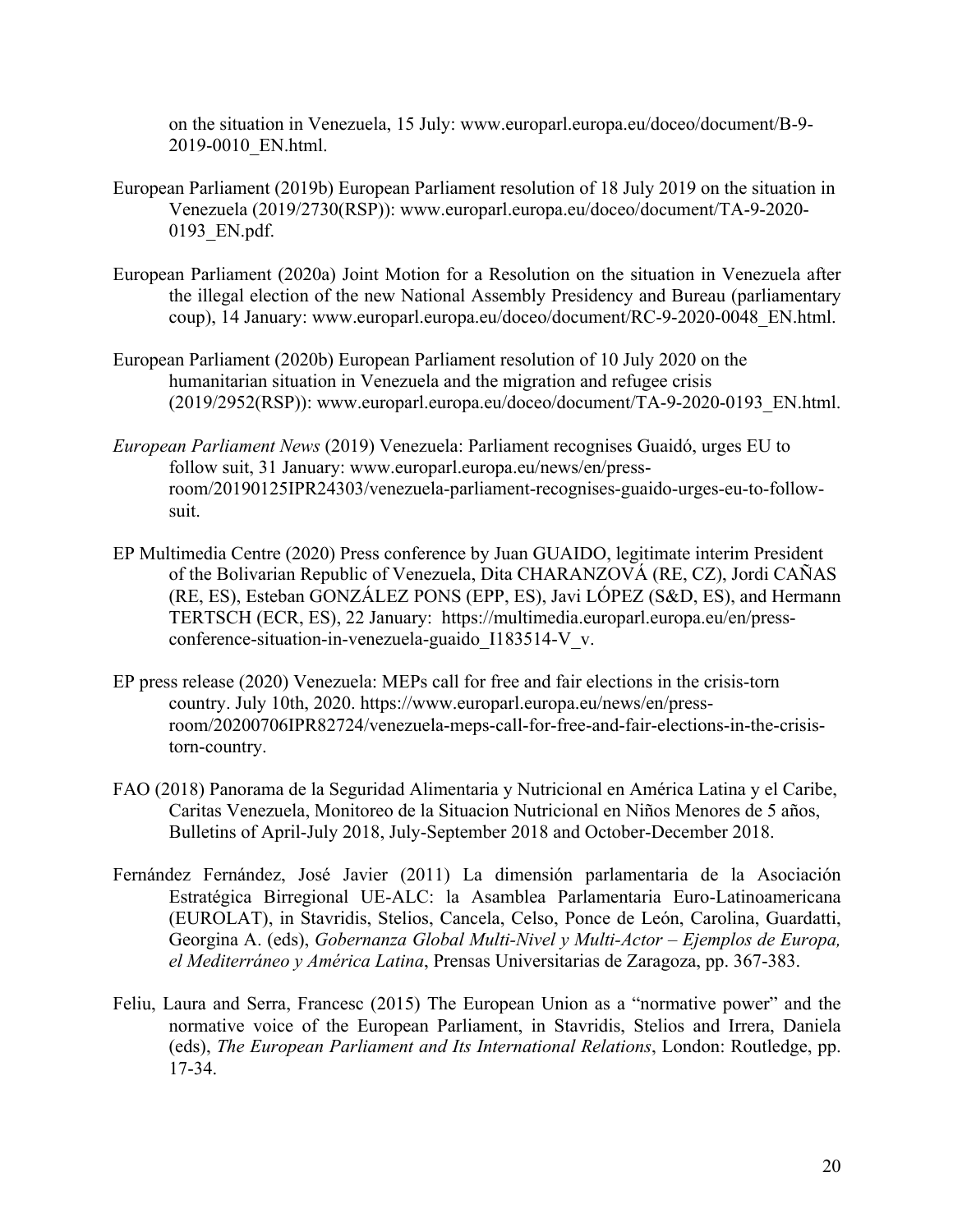- Fiott, Daniel and Vincent, Marie (2013) The European Union, in Zyberi, Gentian (ed.), *An Institutional Approach to the Responsibility to Protect*, Cambridge/New York: Cambridge University Press, pp. 199–219.
- Focus-economics (2020) Venezuela Economic Outlook, 14 July: www.focuseconomics.com/countries/venezuela.
- García, Caterina (2017) Lecture on *La responsabilidad de proteger*, DeustoForum (los derechos humanos questionados), 21 December: www.youtube.com/watch?reload=9&v=62qKodeSbr4.
- General Assembly (2005) Outcome Document of the UN World Summit: www.un.org/womenwatch/ods/A-RES-60-1-E.pdf.
- Genser, Jared (2018) The United Nations Security Council's Implementation of the Responsibility to Protect: A Review of Past Interventions and Recommendations for Improvement, *Chicago Journal of International Law*, 18, 2, pp. 419-500.
- Glahn, Cosima (2019) The European Parliament as a ´normative actor´in inter-parliamentary cooperation?, in Kolja Raube, Meltem Müftüler Bac and Jan Wouters (eds), *Parliamentary Cooperation and Diplomacy in EU External Relations – An Essential Companion*, Cheltenham: Edward Elgar, pp. 269-288.
- Gómez Isa, Felipe (2014) Responsabilidad de Proteger: de Ruanda a Siria, *Política exterior*, 28, 160, pp. 86-95.
- Guitiérrez Espada, Cesáreo (2014) Responsabilidad de Proteger y el Derecho de Veto en el Consejo de Seguridad: Algunos Ejemplos Recientes, *Revista del Instituto Español de Estudios Estratégicos* (IEEE) No. 3, pp. 1-26.
- Ercan, Pınar (2014) R2P: from slogan to an international ethical norm, *Uluslararası İlişkiler (International Relations)*, 11, 43, pp. 35-52.
- Gözen Ercan, Pinar (2015) Responsibility to protect and inter-state crises: why and how R2P applies to the case of Gaza, *The International Journal of Human Rights*, 19, pp. 1098- 1111.
- Gratius, Susanne and Ayuso Pozo, Anna (2020) Sanciones como instrumento de coerción: ¿cuán similares son las políticas de Estados Unidos y la Unión Europea hacia Venezuela?, *América Latina Hoy*, 85, pp. 31-53: https://revistatesi.usal.es/index.php/1130- 2887/article/view/alh.21989/22631.
- Hadfield, Amelia, Richard Whitman, Ian Manners (eds) (2017) *Foreign Policies of EU Member States*, 2nd ed., Routledge.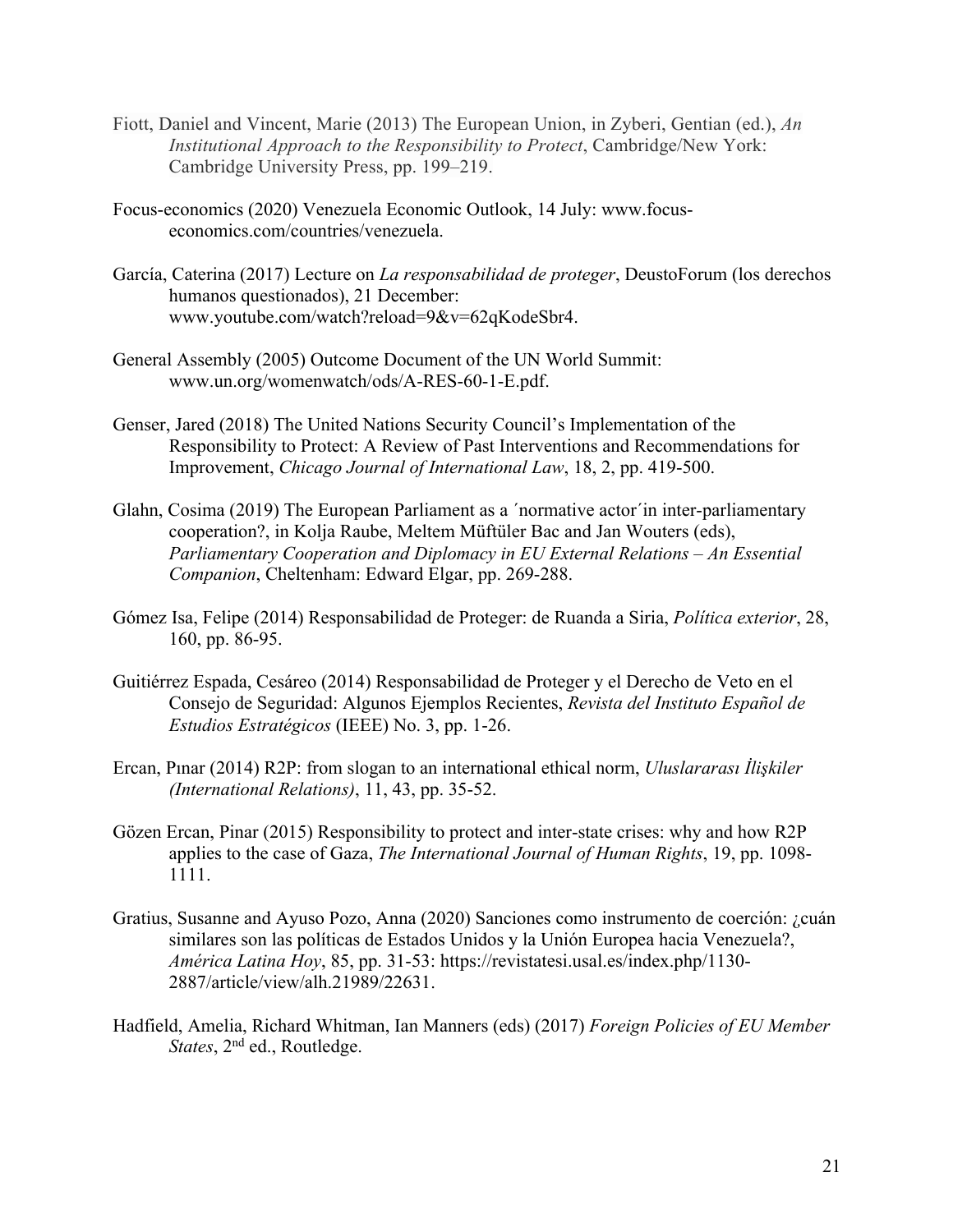- *Horizons* (2019) Luís Almargo: Deepening R2P in Latin America, No. 14: https://www.cirsd.org/en/horizons/horizons-summer-2019-issue-no-14/deepening-r2p-inlatin-america.
- Human Rights Council (2020) *Report of the United Nations High Commissioner for Human Rights on "Independence of the justice system and access to justice in the Bolivarian Republic of Venezuela, including for violations of economic and social rights, and the situation of human rights in the Arco Minero del Orinoco region"*. 15 July: www.ohchr.org/EN/HRBodies/HRC/RegularSessions/Session44/Documents/A\_HRC\_44 \_54.pdf.
- Human Rights Watch (2019) *Venezuela's Humanitarian Emergency Large-Scale UN Response Needed to Address Health and Food Crises*, 4 April: www.hrw.org/report/2019/04/04/venezuelas-humanitarian-emergency/large-scale-unresponse-needed-address-health.
- ICISS (2001) Report of the International Commission on Intervention and State Sovereignty: http://responsibilitytoprotect.org/ICISS%20Report.pdf.
- Immenkamp, Beatrix and Bentzen, Naja (2019) Parliamentary Diplomacy: Democracy Support at the European Parliament, in Olivier Costa (ed.), *The European Parliament in Times of EU Crisis*, Palgrave Macmillan, pp. 413-435.
- Jeangène Vilmer, Jean-Baptiste (2015) *La responsabilité de protéger*. PUF Paris.
- Jeangène Vilmer, Jean-Baptiste (2016) Ten Myths About the 2011 Intervention in Libya, *The Washington Quarterly*, 39, 2, pp. 23-43.
- Knight, Andy W. & Egerton, Frazer (eds) (2012) *The Routledge Handbook of the Responsibility to Protect*, Routledge, London and New York.
- Knudsen, Tonny Brems (2013) The Responsibility to Protect: European contributions in a changing world order, in Knud Erik Jorgensen and Katie Verlin Laaitikainen (eds), *The Routledge Handbook on the European Union and International Institutions*, Routledge, London, pp. 157-170.
- Koenig, Nicole (2019) EP 2014-19: Key Votes Recognizing Guaidó, Policy Brief, Jacques Delors Institute, Berlin, 10 April: https://hertieschoolf4e6.kxcdn.com/fileadmin/user\_upload/20190410\_EP-2014-19-Key-votes-Venezuela\_Koenig.pdf.
- Lamoso González, Paula (2019) Nicaragua, obxecto de diplomacia parlamentaria ad hoc, *Tempo Exterior, Revista de Análise e Estudos Internacionais*, 39, VXX (I), pp. 65-78.

*Le Monde* (2020) Nouvelles tensions entre Caracas et Bruxelles, 3 July.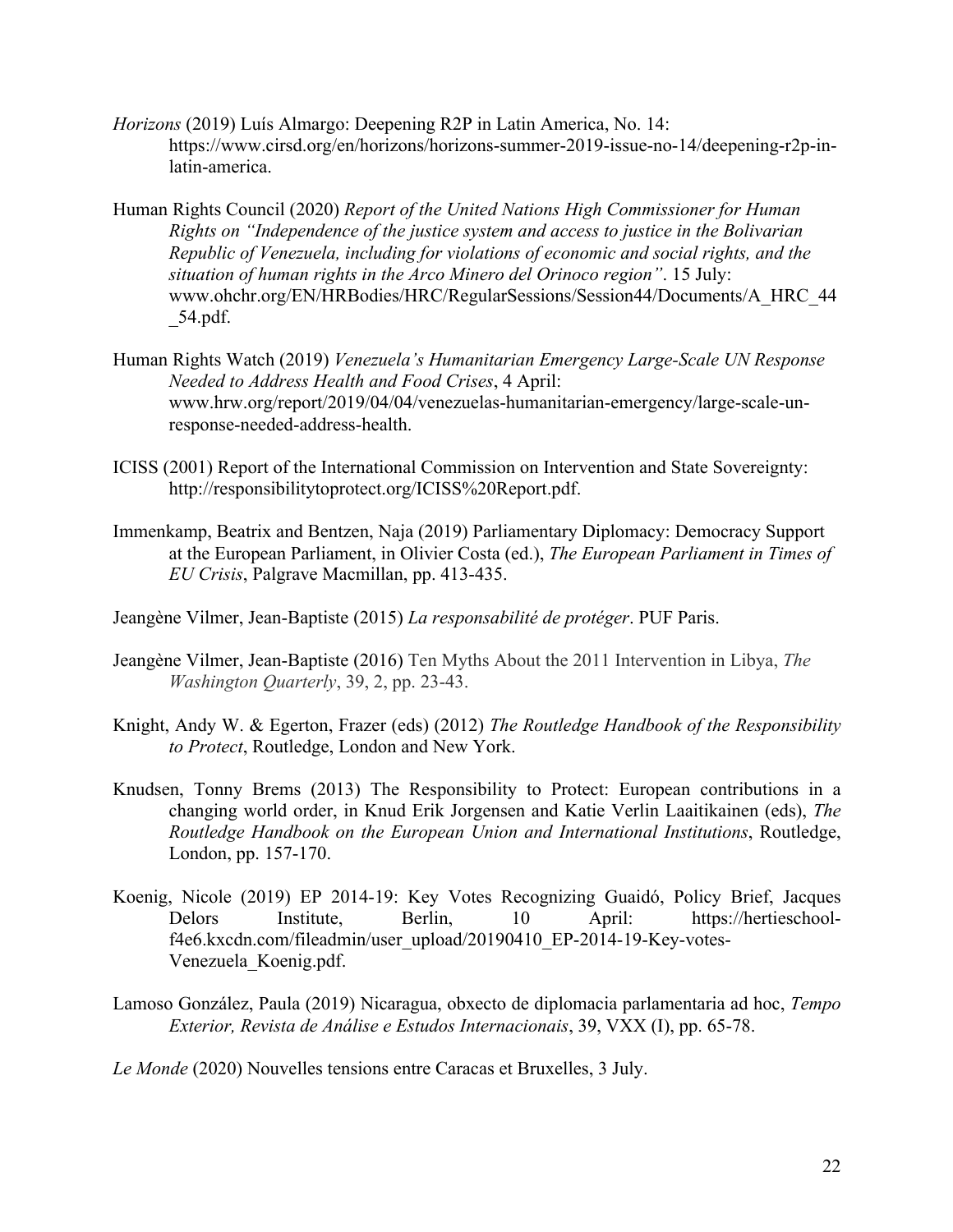- Luciano, Bruno Theodoro (2017) Inter-parliamentary European Union–Latin American Caribbean (EU-LAC) relations and the increasing political convergence among Latin American regional parliaments (2006–15), *Parliaments, Estates and Representation*, 37, 3, pp. 318-334.
- Malamud, Carlos (2015) *Venezuela y la asamblea parlamentaria eurolatinoamericana*. Elcano Opinión, Real Instituto Elcano, Madrid, 8 June: www.realinstitutoelcano.org/wps/wcm/connect/f460ad8048ab76068021acfc4b6f1e4a/Ma lamud-Venezuela-y-la-asamblea-parlamentariaeurolatinoamericana.pdf?MOD=AJPERES&CACHEID=f460ad8048ab76068021acfc4b6 f1e4a.
- Marrero Rocha, Inmaculada (2013) La responsabilidad de proteger de la comunidad internacional en los casos de Libia y Siria: análisis comparativo, *Relaciones Internacionales*, 22, pp. 127-148.
- Marsteintredet, Leiv (2020) With the cards stacked against you: Challenges to a negotiated transition to democracy in Venezuela, *European Review of Latin American and Caribbean Studies / Revista Europea de Estudios Latinoamericanos y del Caribe*, 109, pp. 87-106.
- Martin, Susan (2010) Forced Migration, the Refugee Regime and the Responsibility to Protect, *Global Responsibility to Protect*, 2, pp. 38-59.
- Menéndez del Valle, Emilio (2016) *El derecho de veto en el Consejo de Seguridad de Naciones Unidas: ¿obstáculo insalvable para la Responsabilidad de Proteger*?, Real Instituto Elcano, Madrid.
- Menéndez del Valle, Emilio (2018) *La UE y la Responsabilidad de Proteger*. DT 1/2018, Real Instituto Elcano, Madrid.
- Morris, Justin (2013) Libya and Syria: R2P and the spectre of the swinging pendulum, *International Affairs,* 89, 5, pp. 1265-1283.
- Moure, Ana María (2019) Cooperation between the European Parliament and the Parliament of MERCOSUR: strategic partnership towards interregionalism and effective multilateralism, in Kolja Raube, Meltem Müftüler Bac and Jan Wouters (eds), *Parliamentary Cooperation and Diplomacy in EU External Relations – An Essential Companion*, Cheltenham: Edward Elgar, pp. 341-354.
- Murithi, Tim (2009) The African Union´s Transition from Non-Intervention to Non-Indifference: An Ad Hoc Approach to the Responsibility to Protect?, *Internationale Politik und Gesellschaft*, 1, pp. 90-106.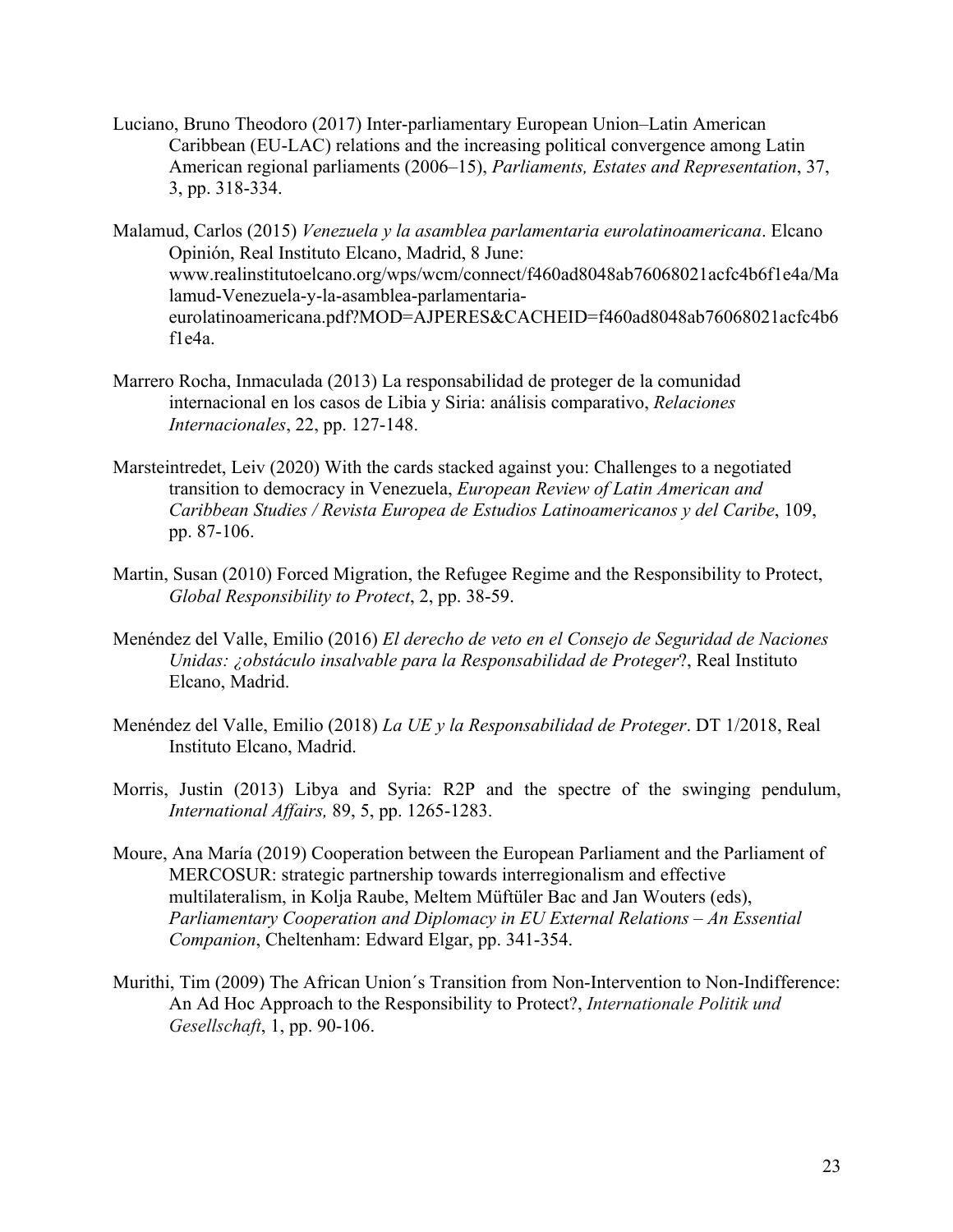- Edward Newman and Cristina G. Stefan (2020) Normative Power Europe? The EU's Embrace of the Responsibility to Protect in a Transitional International Order, *Journal of Common Market Studies*, 58, 2, pp. 472-490.
- Nitoiu, Cristian and Sus, Monica (2017) The European Parliament's Diplomacy a Tool for Projecting EU Power in Times of Crisis? The Case of the Cox–Kwasniewski Mission, *Journal of Common Market Studies*, 55, 1, pp. 71–86: 72.
- Nolte, Detlef (2014) *Latin America´s New Regional Architecture: A Cooperative or Segmented Regional Governance Complex?* EUI Working Papers RSCAS 2014/89, Florence, September.
- Office of the United High Commissioner for Human Rights (OHCHR) (2018): www.ohchr.org/Documents/Countries/VE/VenezuelaReport2018\_EN.pdf.
- Official Journal of the European Union (2017) COUNCIL REGULATION (EU) 2017/2063 of 13 November 2017 concerning restrictive measures in view of the situation in Venezuela: https://eur-lex.europa.eu/legalcontent/EN/TXT/PDF/?uri=CELEX:32017R2063&from=EN.
- Panebianco, Stefania and Fontana, Iole (2018) When responsibility to protect ´hits home´: the refugee crisis and the EU response, *Third World Quarterly*, 39, 1, pp. 1-17.
- Parlamento Europeo (2018a) Resolución del Parlamento Europeo, de 28 de marzo de 2019, sobre la situación de emergencia en Venezuela: www.europarl.europa.eu/doceo/document/TA-8-2019-0327\_ES.html.
- Parlamento Europeo (2018b) Resolución del Parlamento Europeo, de 5 de julio de 2018, sobre la crisis migratoria y la situación humanitaria en Venezuela y sus fronteras terrestres con Colombia y Brasil (2018/2770(RSP)): www.europarl.europa.eu/doceo/document/TA-8- 2018-0313\_ES.html.
- Parlamento Europeo (2019) Resolución del Parlamento Europeo, de 18 de julio de 2019, sobre la situación en Venezuela (2019/2730(RSP)): www.europarl.europa.eu/doceo/document/TA-9-2019-0007\_ES.html.
- Ramos Pismataro, Francesca (2018) Los militares y el deterioro democrático en Venezuela. *Estudios Políticos* (Universidad de Antioquia), 53, pp. 260-282.
- Rapier, Robert (2019) Charting The Decline Of Venezuela's Oil Industry, *Forbes*, 29 January: www.forbes.com/sites/rrapier/2019/01/29/charting-the-decline-of-venezuelas-oilindustry/#5732cbfb4ecd.
- *Reneweuropegroup.eu* (2020) Renew Europe Group welcomes Juan Guaidó in his first visit to the European Parliament, 22 January: https://reneweuropegroup.eu/en/news/1416-reneweurope-group-welcomes-juan-guaido-in-his-first-visit-to-the-european-parliament/.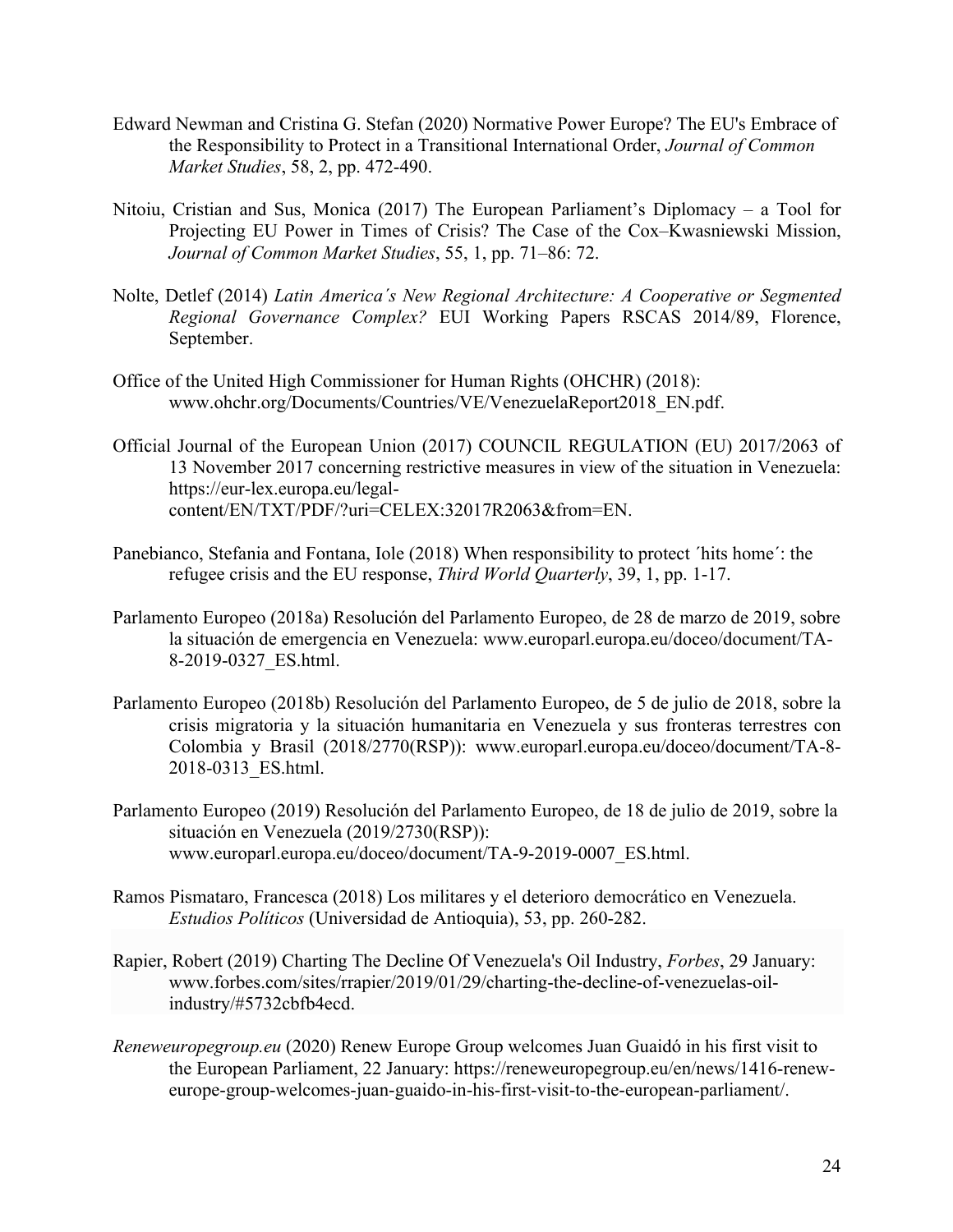- Reuters (2019) Greece recognises Venezuela's Guaido, in line with EU, 12 July: https://uk.reuters.com/article/uk-venezuela-politics-greece/greece-recognises-venezuelasguaido-in-line-with-eu-idUKKCN1U7131.
- Reuters (2020) Venezuela's Guaido will seek to return to Caracas after European tour, 22 January: www.reuters.com/article/us-venezuela-politics-guaido/venezuelas-guaido-willseek-to-return-to-caracas-after-european-tour-idUSKBN1ZL2G4.
- Rotmann, Philipp, Kurtz, Gerrit and Brockmeier, Sarah (2014) Major powers and the contested evolution of a responsibility to protect, *Conflict, Security & Development*, 14, 4, pp. 355- 377.
- Salgado Espinoza, Raúl and Álvarez, Tatiana (2017) Razonamientos sobre la responsabilidad de proteger en Latinoamérica: Diversidad y controversias de la aplicación de la norma, *Comentario Internacional – Revista del Centro Andino de Estudios Internacionales*, 17, pp. 35-50.
- Serbin, Andrés and Serbin Pont, Andrei (2015) Latin America and the Responsibility to Protect: Divergent Views from the South, *Pensamiento Propio*, 20.
- Sjursen, Helene (2006) The EU as a 'normative' power: how can this be?, *Journal of European Public Policy*, 13, 2, pp. 235-251.
- Smilde, David and Ramsey, Geoff (2019) *The Fraught Path Forward: Venezuela and the International Contact Group*, Análisis Carolina No. 1/19, Fundación Carolina, Madrid: www.fundacioncarolina.es/wpcontent/uploads/2019/03/AC1en.pdf#:~:text=David%20S milde%20and%20Geoff%20Ramsey%20March%204th%2C%202019,its%20first%20me eting%20to%20address%20the%20Venezuela%20crisis.
- Stavridis, Stelios and Irrera, Daniela (eds) (2015) *The European Parliament and its International Relations*, Routledge, Abingdon & New York.
- Stavridis, Stelios (2013) *Responsibility to Protect: what role for parliamentary diplomacy?*, ReShape Online Papers 02/13, Università di Catania.
- Stavridis, Stelios (2014) ´EU inconsistency and incoherence over Libya´: evidence to the contrary, *Cahiers de la Méditerranée*, 89, pp. 159-179.
- Stavridis, Stelios (2016) The European Parliament's contribution to the R2P debate: lessons from the Libyan and Syrian conflicts, *Global Affairs*, 2, 2, pp. 187-201.
- Stavridis, Stelios & Fernández Molina, Irene (2013) El Parlamento Europeo y el conflicto de Libia (2011): ¿una tribuna moral eficiente?, *Revista CIDOB d'Afers Internacionals*, 101, pp. 153-176.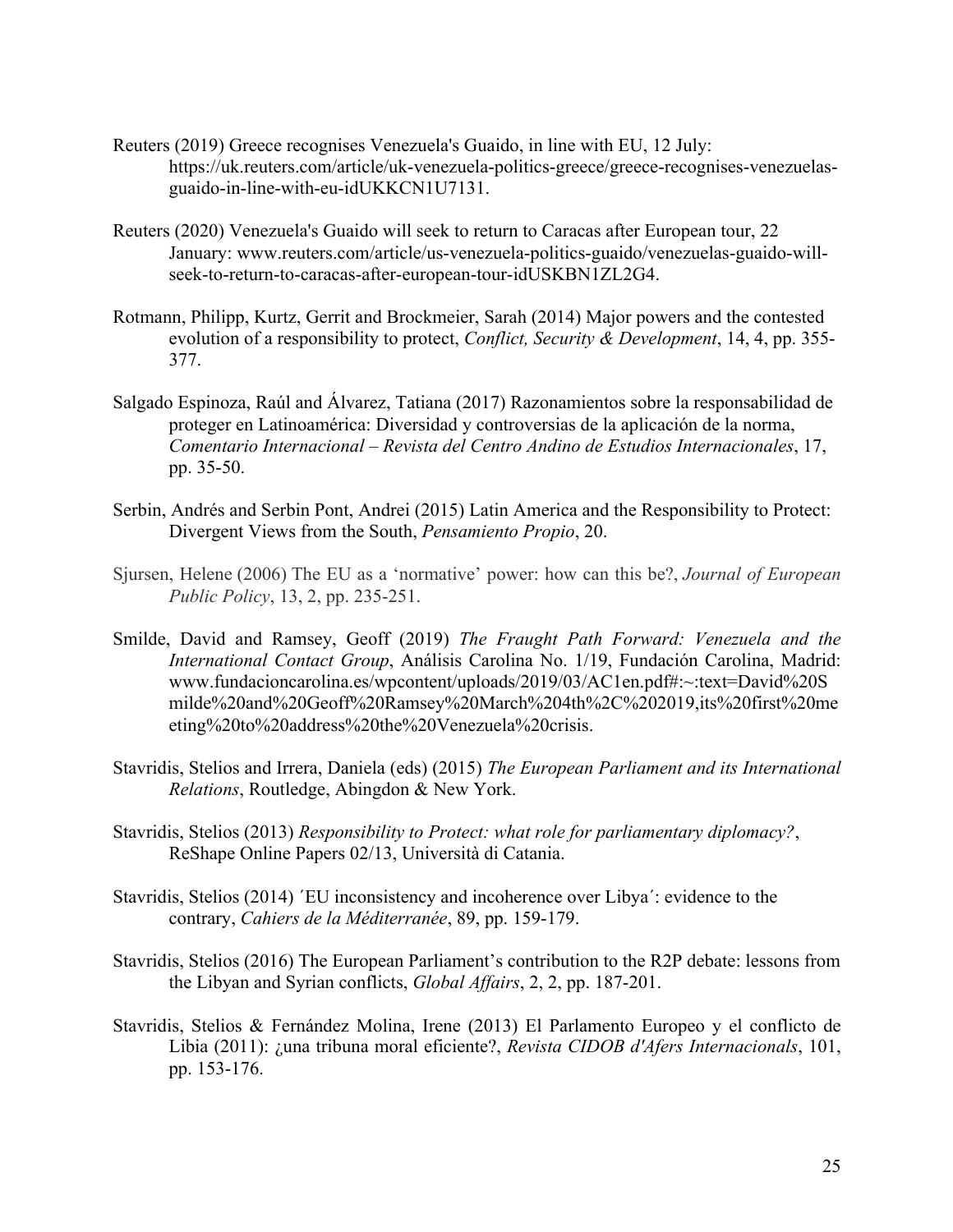- Supervielle Bergés, Federico (2019) *Venezuela y la responsabilidad de proteger*, Documento Opinión No. 57/19, Instituto Español de Estudios Estratégicos, Madrid, 18 June.
- Thakur, Ramesh (2011) *The Responsibility to Protect – Norms, Laws and the Use of Force in International Politics*, London and New York: Routledge.
- Pasquariello Mariano, Karina and Nitsch Bressan, Regiane and Luciano, Bruno Theodoro (2017) A comparative reassessment of regional parliaments in Latin America: Parlasur, Parlandino and Parlatino, *Revista Brasileira de Política Internacional*, 60, 1: https://eulacfoundation.org/en/system/files/doc\_98.pdf.
- UNRH (2020a) Venezuela: Health emergency no excuse to further restrict human rights, say UN experts, 30 April: www.ohchr.org/en/NewsEvents/Pages/DisplayNews.aspx?NewsID=25849&LangID=E.
- UNHR (2020b) Venezuela must offer concrete steps to end humanitarian crisis, say UN experts,  $6 \text{ May:}$ www.ohchr.org/EN/NewsEvents/Pages/DisplayNews.aspx?NewsID=25867&LangID=E.
- UN Independent International Fact-Finding Mission on the Bolivarian Republic of Venezuela (2020) Venezuela: UN report urges accountability for crimes against humanity: www.ohchr.org/EN/NewsEvents/Pages/DisplayNews.aspx?NewsID=26247&LangID=E.
- Weiss, Thomas G. (2012) *Humanitarian intervention – Ideas in Action*, 2nd edition, Cambridge UK and Malden USA: Polity.
- Wong, Reuben, and Hill, Christopher (eds) (2011) *National and European Foreign Policies: Towards Europeanisation*, Routledge Taylor and Francis Group), London.
- Wouters, Jan & De Man, Philip & Vincent, Marie (2011) *The Responsibility to Protect and Regional Organisations: Where does the EU stand?*, Louvain Centre for Governance Studies, Policy Brief 18, June: http://ghum.kuleuven.be/ggs/publications/policy\_briefs/pb18.pdf.
- *www.al-monitor.com* (2020): www.al-monitor.com/pulse/originals/2020/09/iran-fuel-venezuelaus-sanctions-tanker-oil-ship.html.

www.bbc.news (2016): www.bbc.com/news/world-latin-america-38181198.

- *www.eldiaro.es* (2020): www.eldiario.es/internacional/Responsabilidad-proteger-oposicionvenezolana-intervencion\_0\_872113616.html.
- *mercopress.com* (2019): https://en.mercopress.com/2019/07/18/what-did-the-mercosur-s-leaderssay-about-venezuela-in-santa-fe.